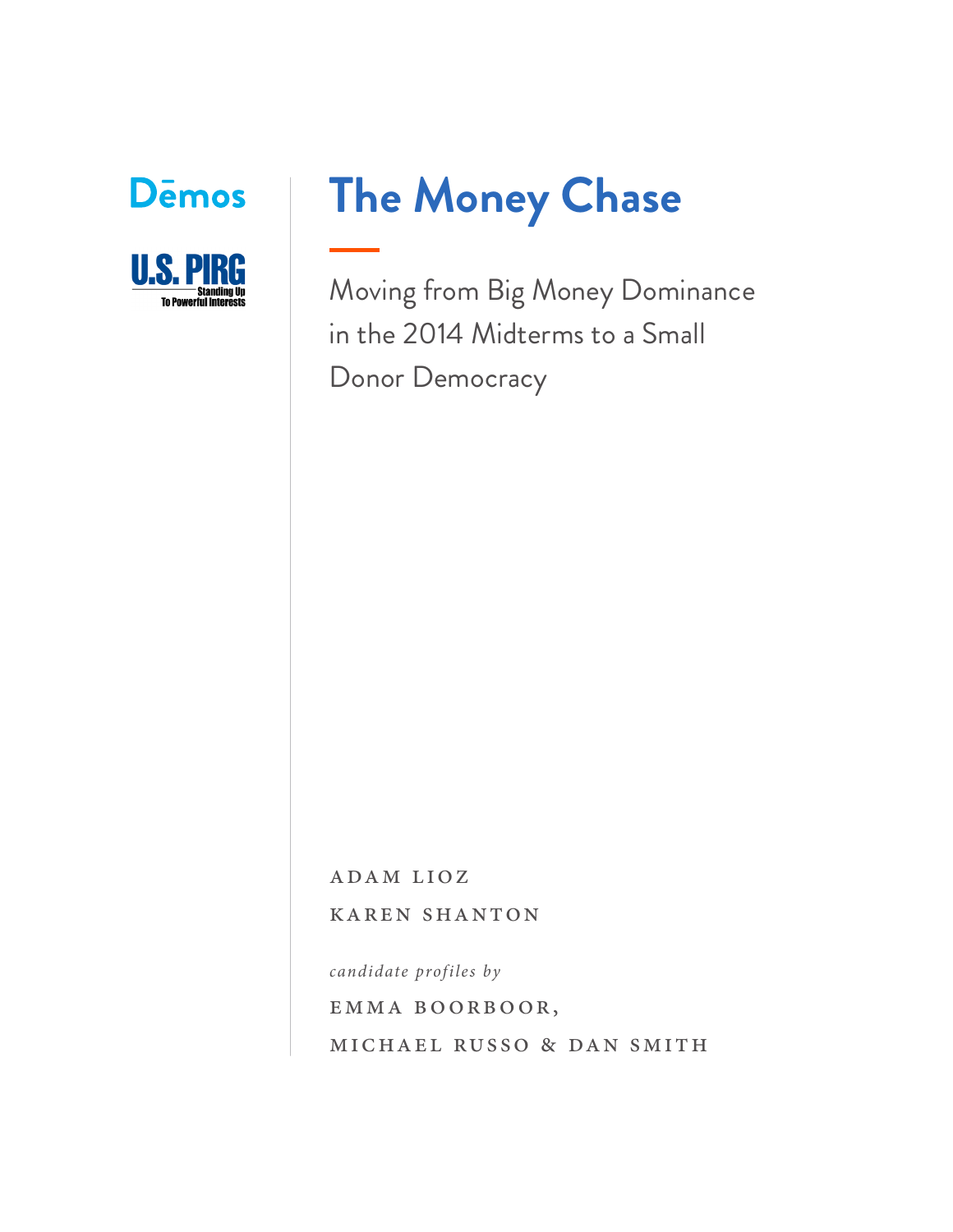# **About Demos**

Demos is a public policy organization working for an America where we all have an equal say in our democracy and an equal chance in our economy.

Our name means "the people." It is the root word of democracy, and it reminds us that in America, the true source of our greatness is the diversity of our people. Our nation's highest challenge is to create a democracy that truly empowers people of all backgrounds, so that we all have a say in setting the policies that shape opportunity and provide for our common future. To help America meet that challenge, Demos is working to reduce both political and economic inequality, deploying original research, advocacy, litigation, and strategic communications to create the America the people deserve.

## **About U.S. PIRG**

U.S. PIRG, the federation of state Public Interest Research Groups (PIRGs), stands up to powerful special interests on behalf of the American public, working to win concrete results for our health and our well-being. With a strong network of researchers, advocates, organizers and students in state capitals across the country, we take on the special interests on issues such as product safety, public health, political corruption, tax and budget reform and consumer protection, where these interests stand in the way of reform and progress.

#### **demos.org**

220 Fifth Avenue, 2nd Fl. New York, NY 10001

#### **Media Contact**

egray@demos.org 212.633.1405 EXT. 551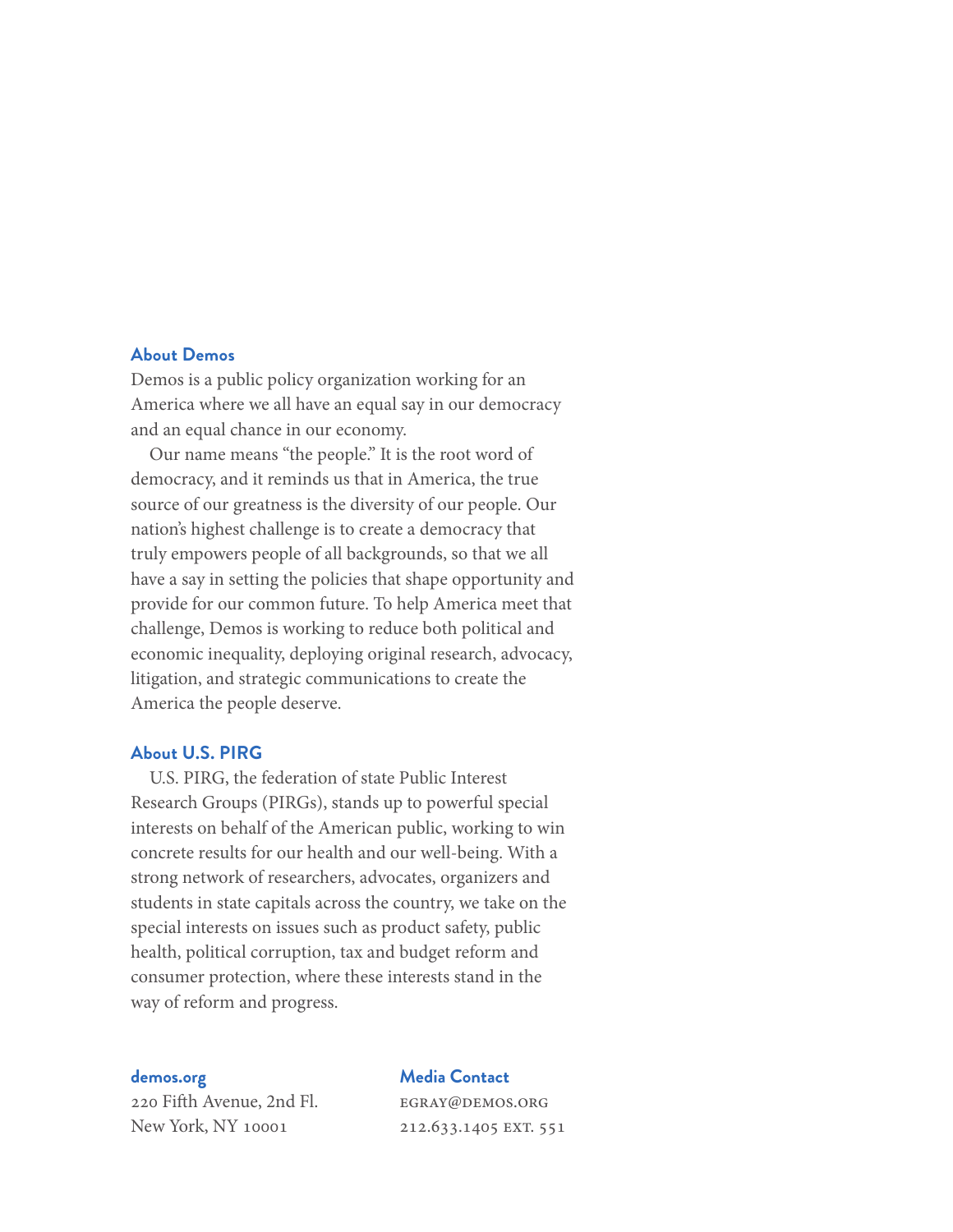# **EXECUTIVE SUMMARY**

FEC decision, what are the roles of large donors and average voters in selecting and supporting candidates for Congress This report examines the role of money in the 2014 congressional elections from both quantitative and *FEC* decision, what are the roles of large donors and average voters in selecting and supporting candidates for Congress? This report examines the role of money in the 2014 contives, and demonstrates how matching small political contributions with limited public funds can change the campaign landscape for grassroots candidates.

#### key findings

- Candidates for the U.S. Senate must raise an average of \$3,300 every day for six years to match the contributions collected by median 2014 winner; House candidates must raise \$1,800 every day of their two-year cycle.
- Relying exclusively on small donors, Senate candidates would have to secure at least 17 contributions every day and House candidates at least nine in order to keep up.
- In 25 targeted 2014 congressional races, successful candidates and their closest competitors received more than 86 percent of the funds they raised from individuals in contributions totaling \$200 or more.
- Only two of 50 candidates in these competitive races raised less than 70 percent of their individual funds from large donors, while seven relied on big donors for more than 95 percent of their individual contributions.
- This big money system filters out qualified, credible candidates who lack access to large donors. Four of these candidates are profiled in the pages below.
	- Kelly Westlund, lost WI-7 general election: "The current system makes sure that from start to finish our political process is dominated by the people with the most money...it's no wonder that there is no voice for working class people in Congress."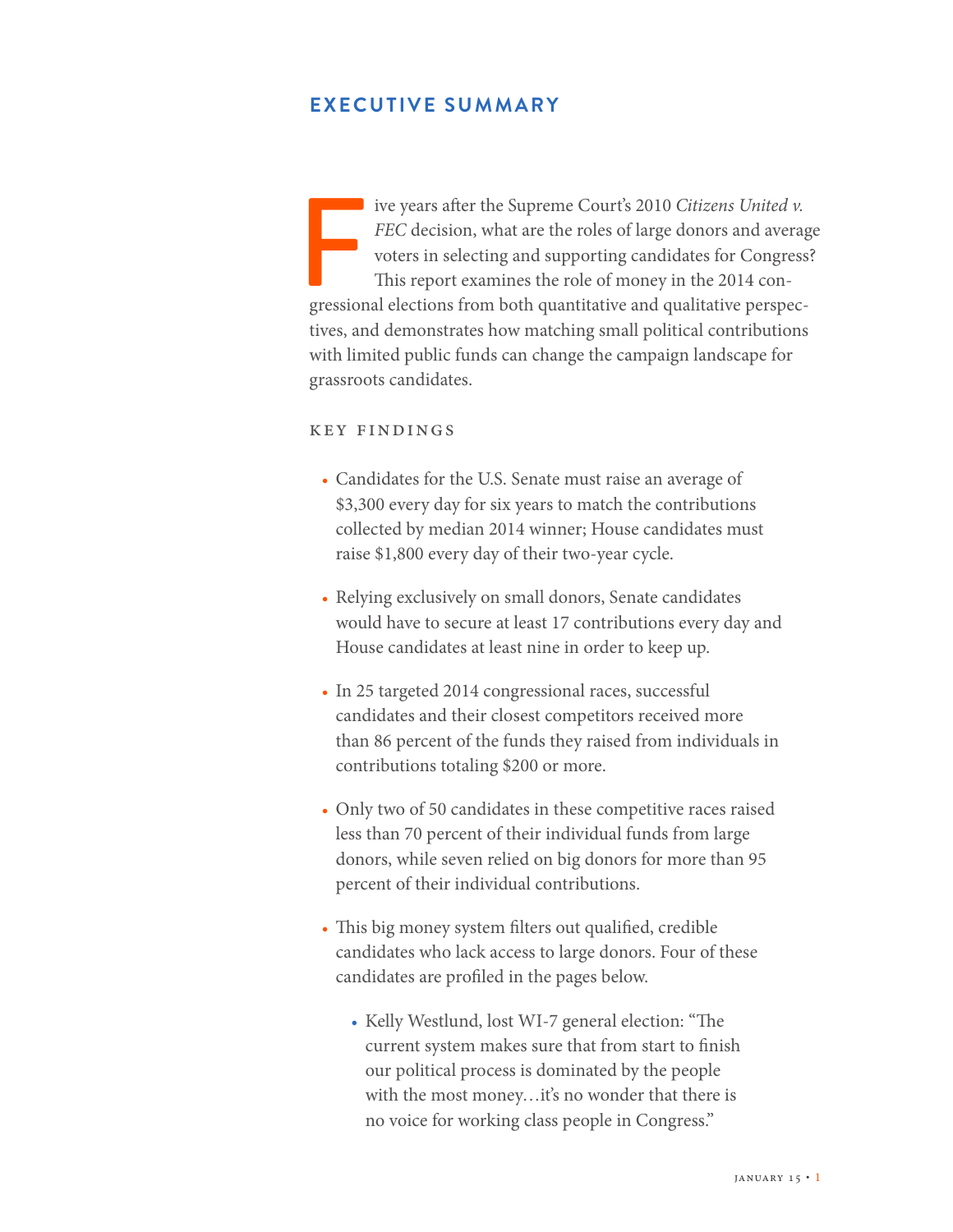- Rev. Michael Walrond, lost NY-13 Democratic primary: "You find out very quickly this is not about who has the best ideas; this is about who has the most money."
- David A. Smith, lost FL-7 Republican primary: "It's very difficult for a first-time candidate, unless you're personally prepared to write a big check to break into it."
- Amanda Renteria, lost CA-21 general election: "Given my network, where I come from, where I'm running, I expected that I wasn't going to have huge donors. You have to ask folks for help that have been in your network and that understand where you're running and why it's important. That for me ended up being a small donor base."
- A federal program matching small contributions with limited public funds would have helped the profiled candidates compete more effectively against their big money-backed opponents by substantially narrowing the fundraising gap. One candidate would have raised significantly more money than her opponent if a matching fund program were available. The other three candidates would have narrowed the fundraising gap by an average of more than 40 percentage points. More importantly, they would have had significantly more resources to get their messages out and hit the minimum threshold for running a competitive campaign. And, they would have been able to do so raising two or three small contributions each day as opposed to the nine or more they currently need to keep up.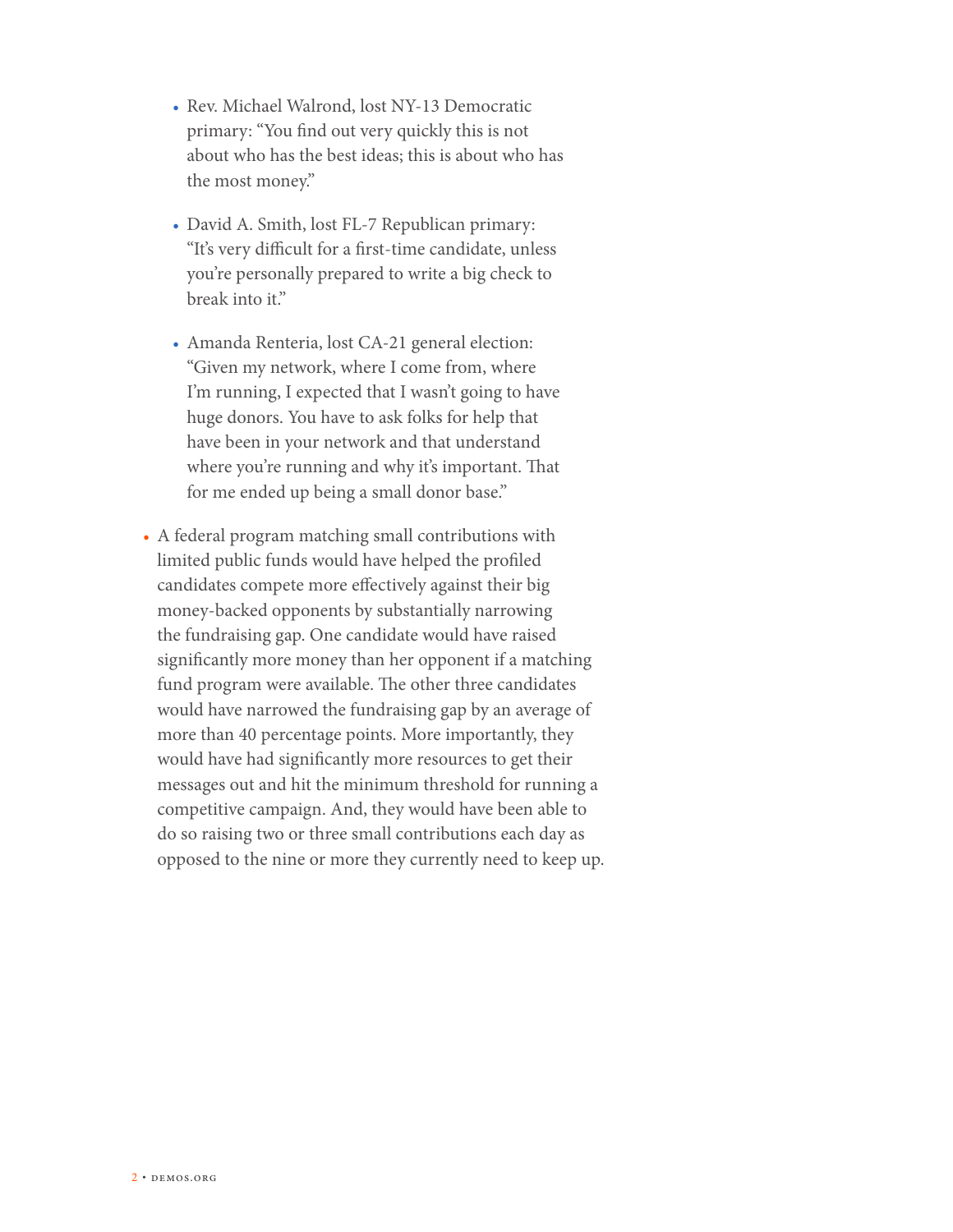# **INTRODUCTION**

Five years out from the Supreme Court's 2010<br>
Citizens United v. FEC decision, this report<br>
examines the role of money in the 2014 con-<br>
gressional elections. We calculate how much<br>
money it took to run a competitive race *Citizens United v. FEC* decision, this report examines the role of money in the 2014 congressional elections. We calculate how much candidates are getting the bulk of these funds—from a broad cross section of average voters or a narrow slice of wealthy donors. And, we profile a set of qualified, credible candidates from both major parties who are not serving in Washington today at least in part because they were significantly out-fundraised by their opponents in primary or general elections.

The stories of candidates who lost primary or general elections illustrate the magnitude of the fundraising challenges candidates face in a system dominated by big money, where depending upon small donors to run a competitive race almost always results in fewer resources and fewer votes. But, it doesn't have to be this way. As part of our examination of losing yet viable candidates, we model how each of the candidates' fundraising numbers could have changed under a federal campaign finance system that matches small contributions with limited public funds, using the proposed Government By the People Act for our estimates.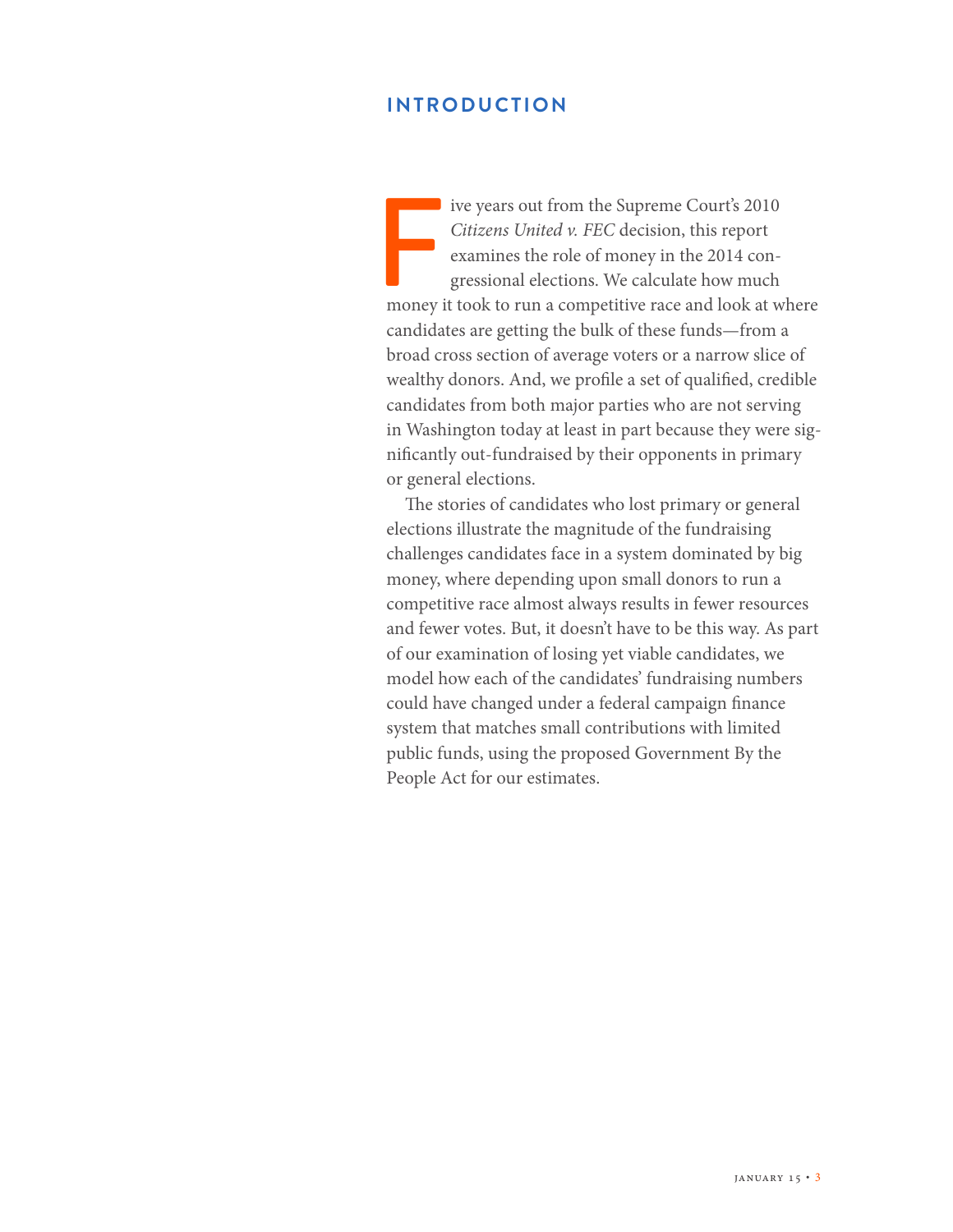# BIG MONEY IN THE 2014 ELECTIONS

Many organizations and news outlets have reported that the 2014 midterm elections were the most expensive in U.S. history, $\frac{1}{1}$  with a total cost of approximately \$3.7 billion.2 Others have questioned whether the real, per-capita cost of campaigns has been rising as clearly and steadily as it first appears.3 But, regardless of the shape of the long-term cost curve, one thing is clear: running a competitive campaign for Congress now routinely costs millions of dollars. The more interesting question is: Why does this matter?

#### **High Cost of Campaigns is a Barrier to Entry**

First, the high cost of running is a formidable barrier to entry for anyone without an established network of donors. A House of Representatives candidate who started fundraising for 2014 immediately after the 2012 election would have had to raise close to \$1,800 a day—every day, including weekends, holidays, birthdays, anniversaries and high school graduations—to equal the total contributions collected by the median House seat winner.4 A Senate candidate would have had to bring in more than \$3,300 per day over a full six-year cycle to match the median incoming senator's haul *(see Figure 1)*.5

At the upper limit, the fundraising challenge gets even more onerous. The House winner reporting the largest contribution total in 2014 raised nearly \$8 million in contributions, while the Senate's leading fundraiser collected more than \$18 million. Those numbers average out to nearly \$11,000 and more than \$8,000 each day for their respective election cycles.

## **Figure 1.**

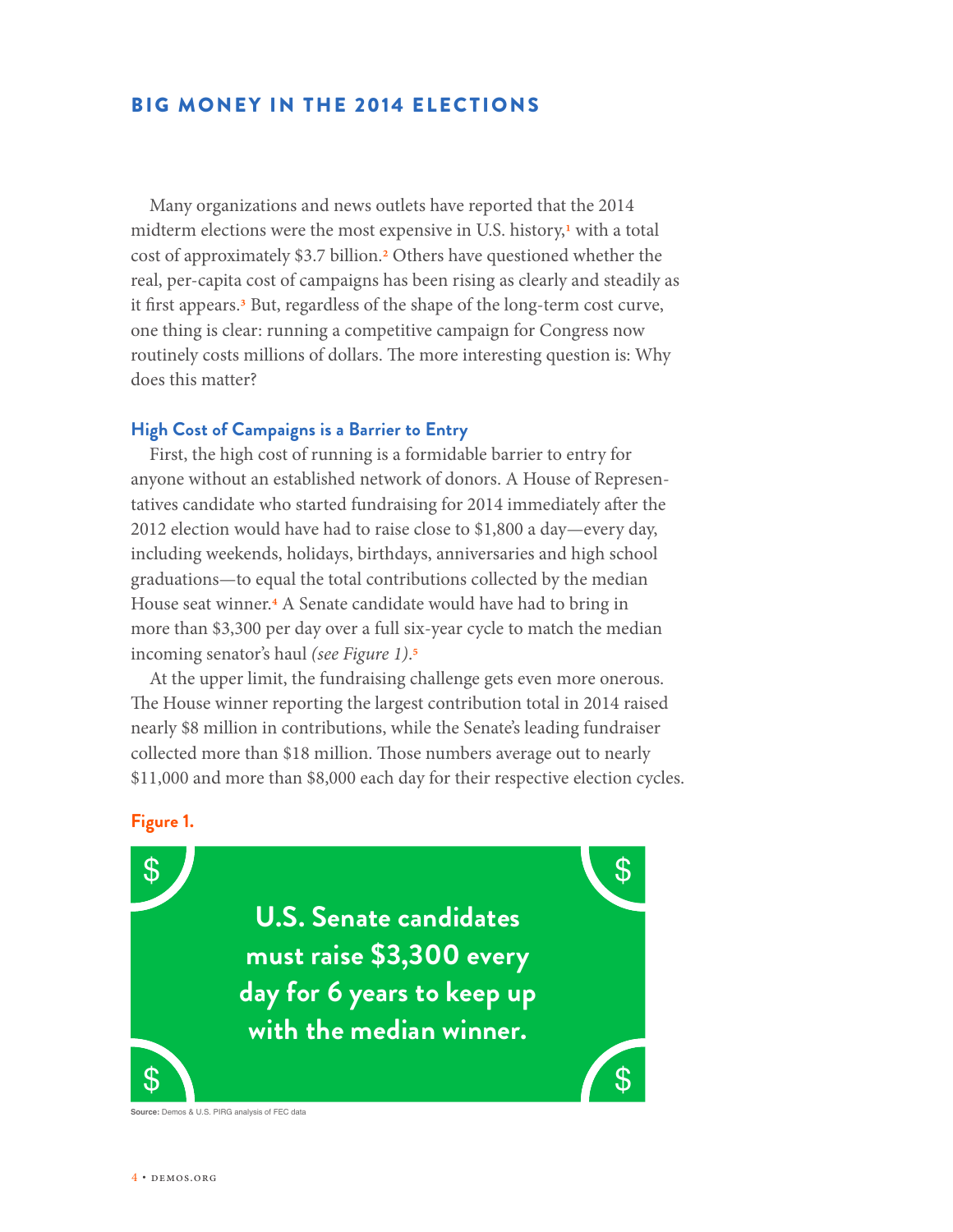This system makes fundraising prowess—rather than good policy ideas, a genuine desire for public service, or strong connections with a broad base of potential constituents—the primary qualification for holding elected office. The first question any aspiring candidate for Congress must ask him or herself is, "How much money can I raise?" Some otherwise promising congressional prospects filter themselves out of the process when they realize the answer is "not enough to compete." And, as Kelly Westlund discovered when she ran against an incumbent representative in Wisconsin's 7th Congressional District, others are actively discouraged from running. Westlund said, "When I went to the Democratic Party and told them I wanted to jump in, their representative asked me if I could raise a quarter of a million dollars in three weeks…When I said [no] his response was, 'Then, you're not viable.'"

David A. Smith challenged an incumbent for the Republican nomination in Florida's 7<sup>th</sup> Congressional District, and concluded that money cements incumbents' existing advantages, making it difficult for anyone who is not wealthy to mount a successful challenge. "The money that incumbents can bring in is virtually limitless," Smith said. "It's very difficult for a first-time candidate, unless you're personally prepared to write a big check to break into it."

This filtering process disproportionately affects members of groups that are already underrepresented politically.6 Although people of color comprise 37 percent of the population, 90 percent of our elected leaders are white.7 In a recent survey, two-thirds of people of color agreed that lack of access to donor networks is a significant barrier to political representation of communities of color.8 A 2013 study of African American candidates concluded that "the underrepresentation of blacks is driven by constraints on their entry onto the ballot" and that the level of resources in the black community is "an important factor for shaping the size of the black candidate pool."9 And, a recent analysis of state legislative races found that candidates of color raised 47 percent less than their white counterparts.10

## **Large Donors Fuel the High Cost of Campaigns**

Even more important than the total amount of money in politics is the source of the funds. Though political action committees and parties play a role in funding candidate campaigns, most of the money flowing into campaign coffers comes from individuals. Of the almost \$1.5 billion in contribution dollars candidates reported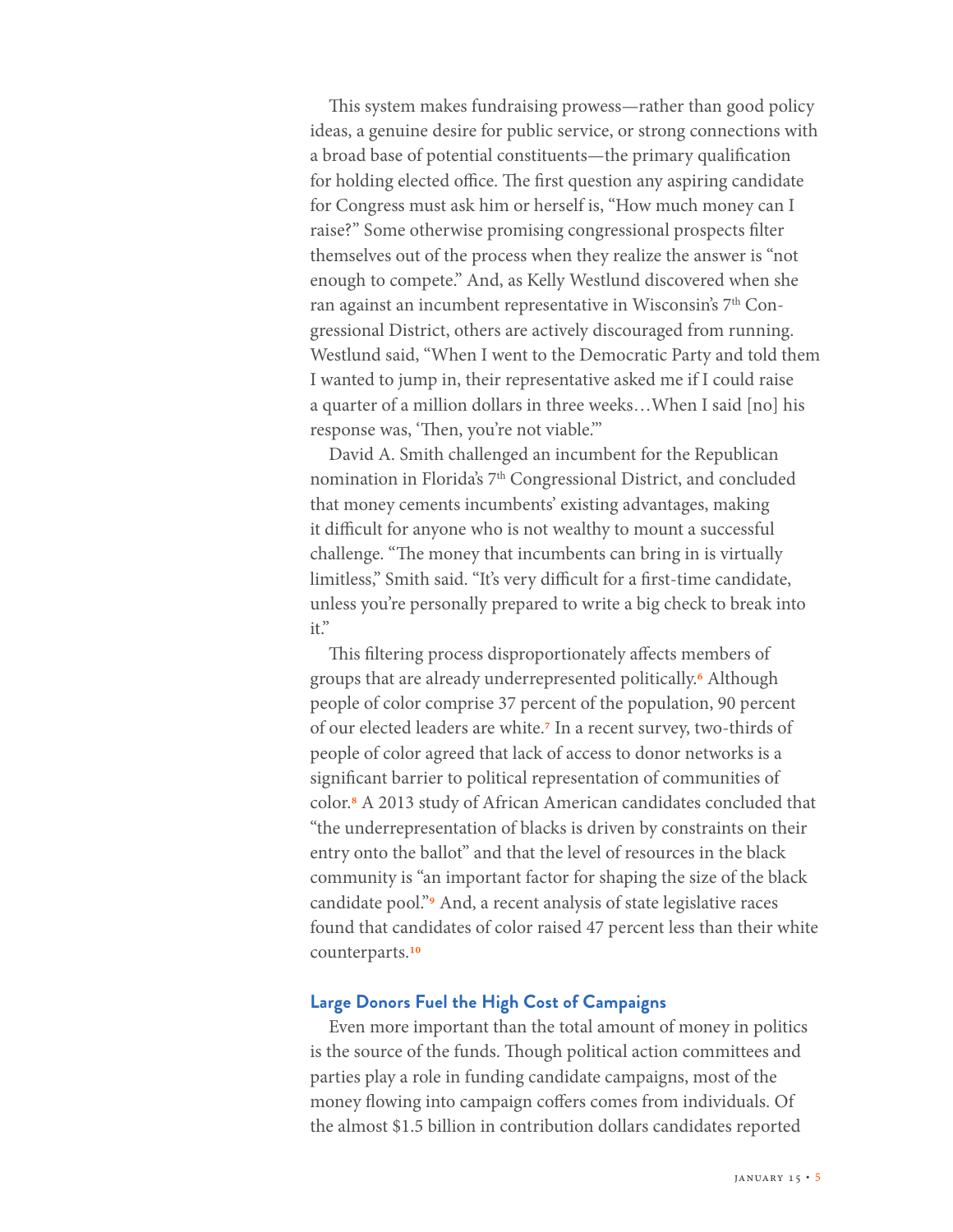receiving in the 2014 cycle, more than two-thirds came from individual donors.

And, most of these individual contributions are coming from large donors. Overall, the winning candidates in the 2014 congressional elections and their closest competitors collected 83 percent of the funds they raised from individuals in itemized contributions, which generally come from donors who have given a candidate \$200 or more.i

These large contributions from well-off donors are driving the increasing nominal cost of campaigns, and it's nearly impossible for a grassroots candidate to keep up. Raising the \$1.3 million notched by the median successful House candidate from small donors would require a candidate to net at least nine contributions every day even if all of those donors gave close to \$200. Senate candidates would need to raise 17 such contributions every day for six years to raise the more than \$7 million collected by the median Senate winner.

The candidates we profiled found that without access to a network of wealthy family, friends, colleagues or other associates who can afford to give \$1,000 or more to their campaigns the road to victory is narrow. Kelly Westlund said, "I am a young working class person and most of my network is waitresses and teachers and firefighters and police officers. I don't have a network of millionaires and billionaires that I can call." Amanda Renteria, the first Latina Chief of Staff in the history of the U.S. Senate, ran to represent California's 21st Congressional District and noted that targeting small donors was not a particular strategy of hers from the start, "but given my network, where I come from, where I'm running, I expected that I wasn't going to have huge donors." Rev. Michael Walrond, who ran in a primary for New York's 13<sup>th</sup> Congressional District, said that he focused his campaign on small donors because "that was who we knew. I was part of a community where a lot of people are working class…where the rate of poverty is rather high." This helps explain why over the past two centuries only two percent of members of Congress have come from working class backgrounds.11

i. Comparing shares of itemized and unitemized contributions to candidates is useful for estimating the relative percentages of contributions from large and small donors; candidates are only required to itemized contributions from donors who give \$200 or more to their campaigns so most itemized contributions are also large contributions. However, some candidates choose to itemize even some of their smaller contributions.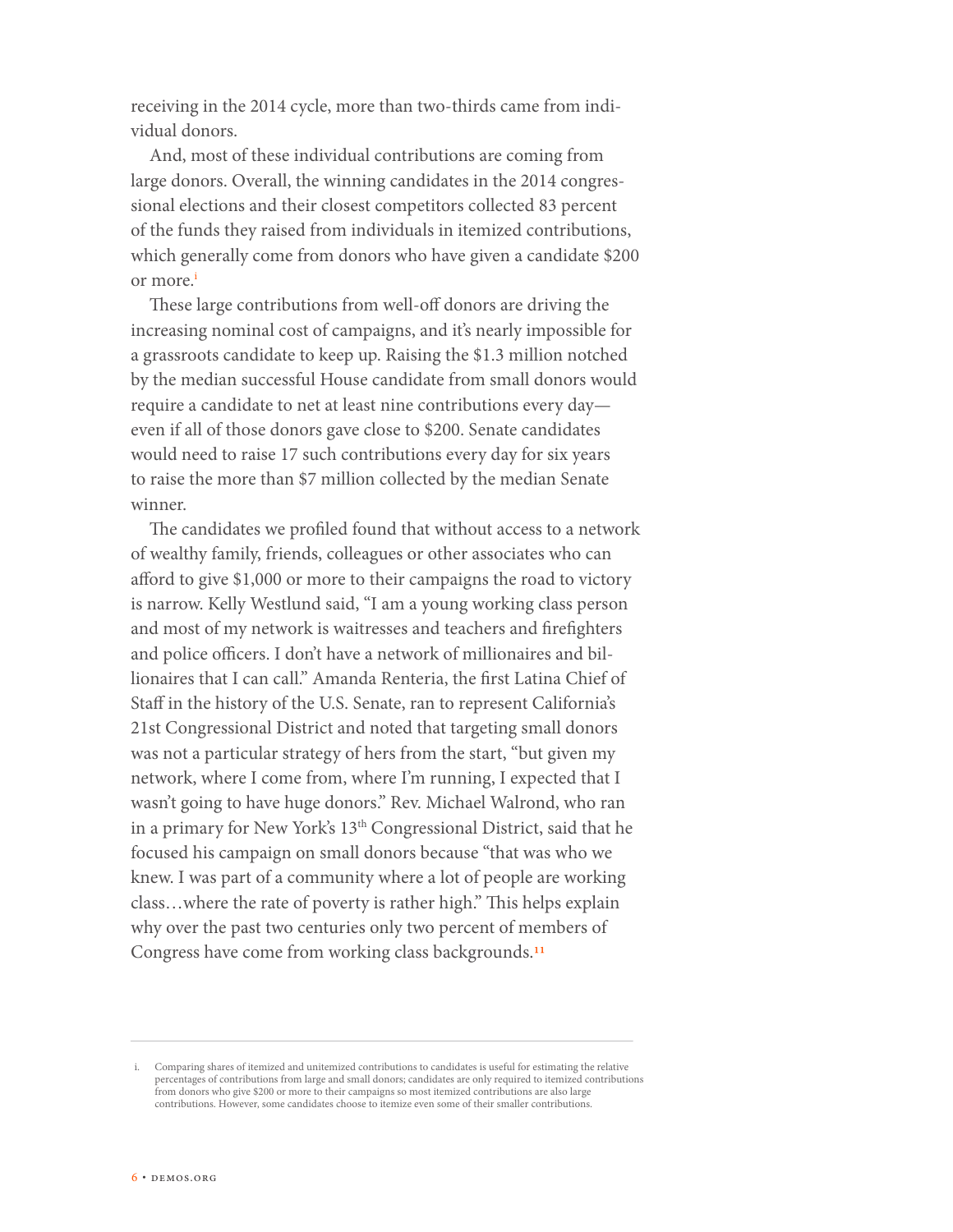## Large Donors Dominate Competitive Races

To compare the role of large and small donors in the 2014 congressional elections, we broke out all large and small contributions reported by winning candidates and their closest competitors in a targeted sample of 25 races (featuring 50 candidates) where structural barriers were less likely to prevent a grassroots candidate from gaining a foothold.

Many congressional races favor one candidate over another before the first vote is cast or dollar is spent because of the partisan makeup of the district. To assess small and large donor participation in races that are more likely to be genuinely up-for-grabs and therefore where fundraising can make the largest marginal difference, we focused on contests where these district fundamentals are not a significant a factor: House races in the most evenly-divided districts.

Just as suggested by the national estimate, candidates in these races raised the overwhelming majority of their contributions from large donors. Overall, top two candidates in general election contests in toss-up districts reported raising more than 86 percent of their individual contributions from donors who gave \$200 or more.<sup>ii</sup> (see *Figure 2)*.



# **House Races** *Contributions from individual donors*

**Figure 2. Large Versus Small Donor Funds in Competitive 2014** 

ii. For the calculations in this section we were able to account for itemized contributions less than \$200.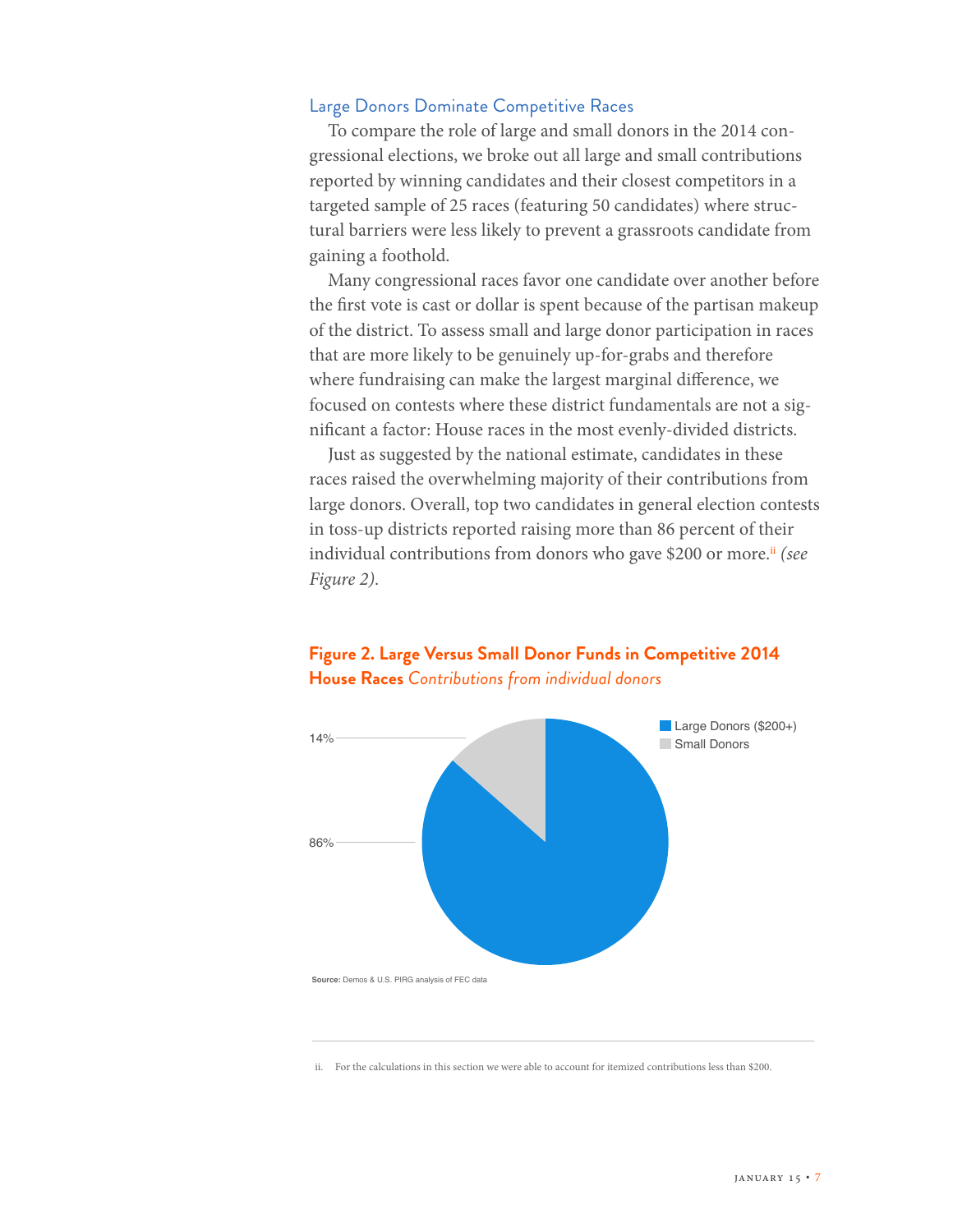*Figure 3* shows the percentage of individual contributions from large donors for all of the candidates in these closely-divided districts. This shows not just that most candidates raised most of their money from large donors, but also that only a few candidates raised much at all from average voters. Only two of 50 candidates in these competitive races raised less than 70 percent of their individual funds from large donors. The lesson is clear: it is very difficult to run a grassroots, small-donor based campaign for federal office in a competitive district. Those who seek to buck the big money trend with people-powered campaigns must hope to be the exception rather than the rule.







**Source:** Demos and U.S. PIRG analysis of FEC data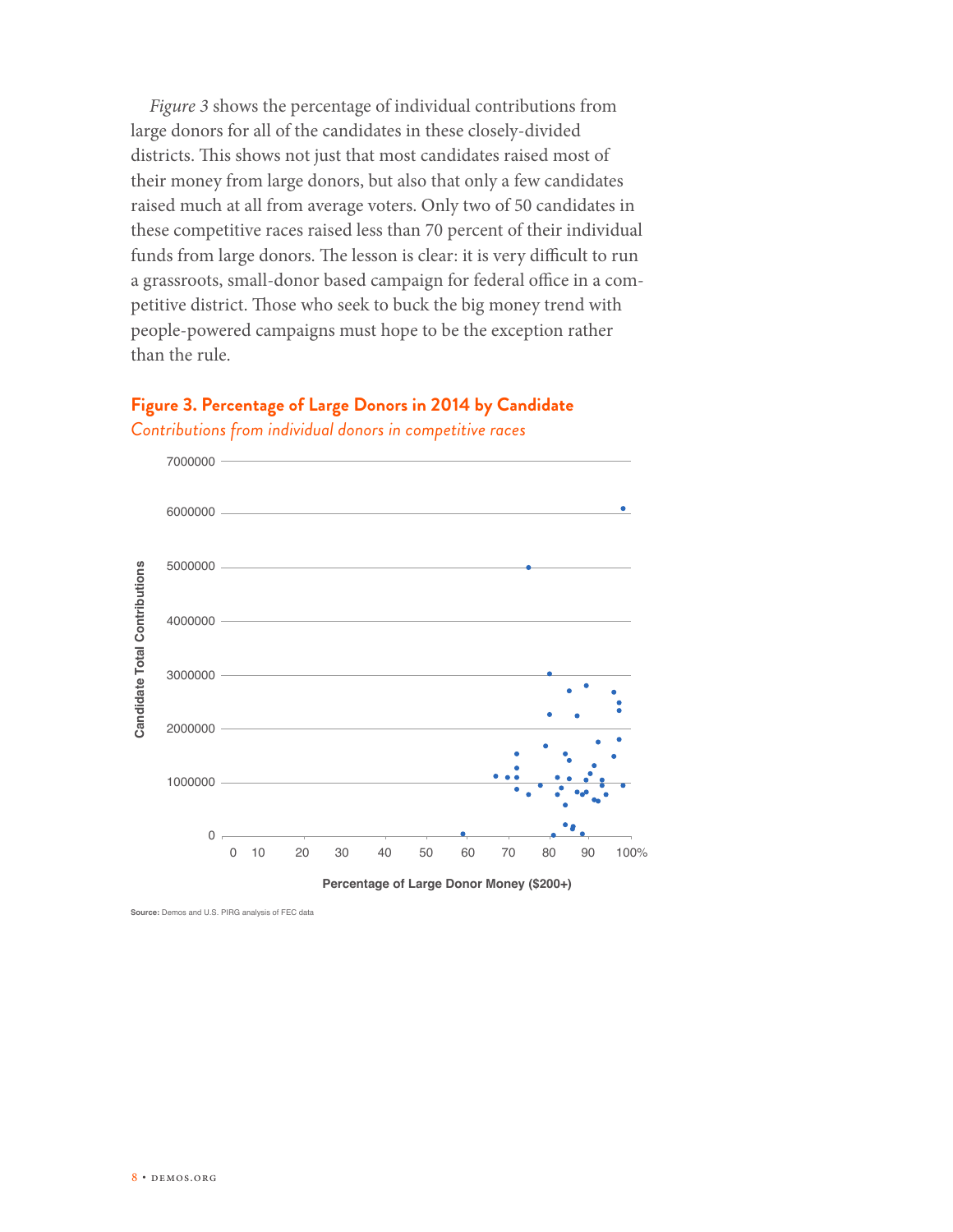## **Large Donors Also Dominate Outside Spending**

Although not the focus of this report, it is important to note that large donors also dominate spending by non-party, non-candidate groups on congressional campaigns. Much outside spending is by "dark money" groups that do not disclose their donors. But, a significant percentage is through Super PACs, which can raise unlimited funds but must disclose the source of these funds. According to Center for Responsive Politics data, the top 100 individual donors to Super PACs and their spouses contributed 37 percent of total Super PAC contributions during the 2014 election cycle.<sup>12</sup>

#### **The Result: Skewed Policy Outcomes**

The core consequence of our big money campaign finance system is a set of skewed policy outcomes that serve the donor class at the expense of average voters. As Princeton political scientist Martin Gilens has written, "[t]he American government does respond to the public's preferences, but that responsiveness is strongly tilted toward the most affluent citizens. Indeed, under most circumstances, the preferences of the vast majority of Americans appear to have essentially no impact on which policies the government does or doesn't adopt."13 When the preferences of the wealthiest 10 percent of Americans conflict with those of the rest of the population, the 10 percent trumps the 90 percent.14

The role of money in politics drives these skewed outcomes in several ways. First, large donors help determine which candidates can run effectively, filtering out those with opposing views. Each of the candidates we profile below found themselves locked out at least in part because they lacked access to networks of wealthy donors.

Next, candidates who are forced to spend much of their time raising money from the donor class get a narrow and distorted view of the nation's problems and priorities; the issues and positions most important to donors become most salient to candidates during campaigns. They also face subtle pressure to shift or shade their views to better align with those who can write them large checks. This is important because the wealthy donors who drive campaign spending have different priorities and policy preferences than average Americans, especially on core economic issues such as the role of government in creating good jobs and providing protections for low-wage workers *(see Figure 4)*.15

Ms. Westlund concluded that given the role of money in elections, "it's no wonder that there is no voice for working class people in Congress." Ms. Renteria, running in California farm country, noted,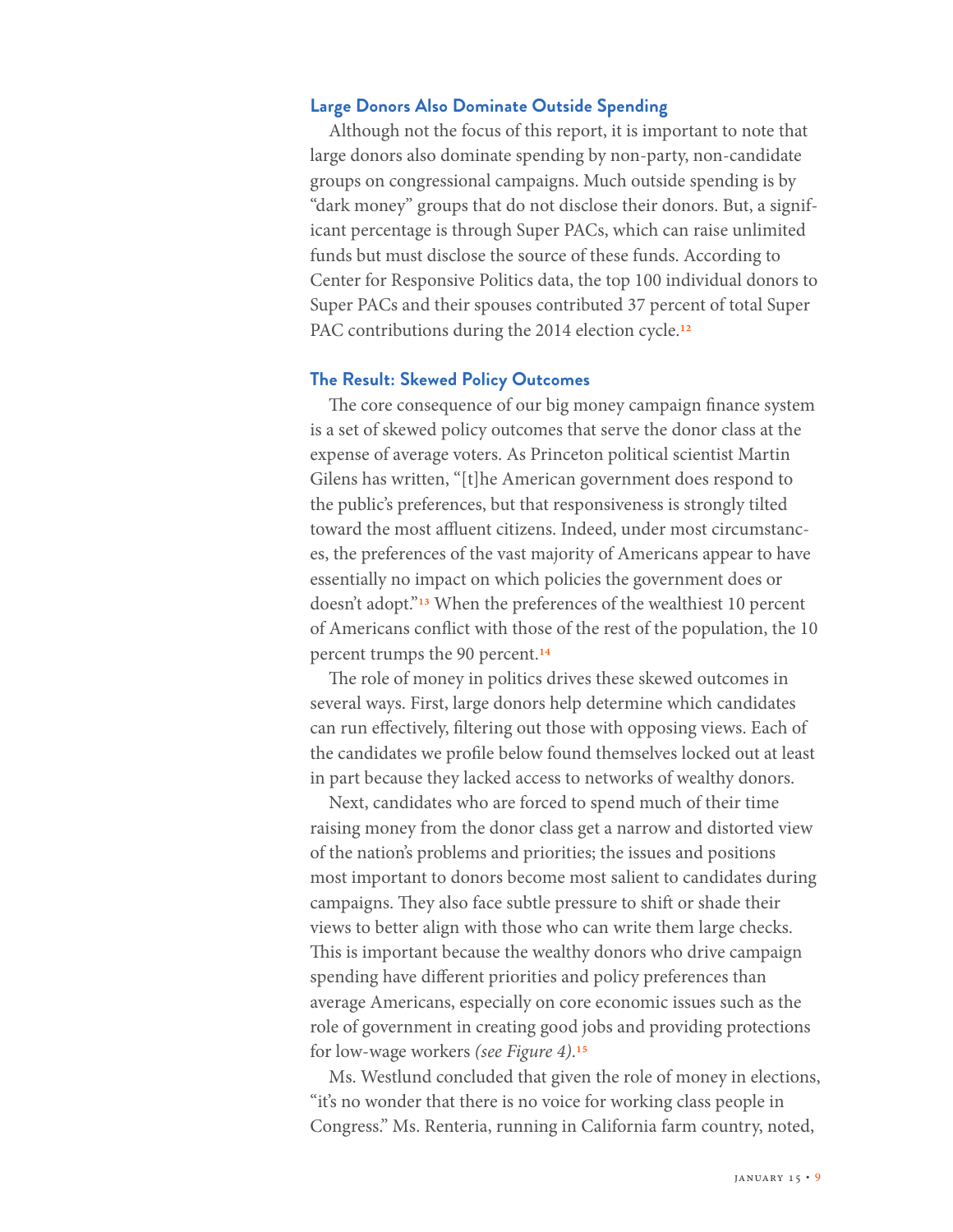"three of the poorest cities [in the nation] happen to be here in Central Valley, yet we have the largest farm revenues. You look at it and say, 'who's representing these folks?' and 'how do you make sure the influence is fair, that everyone has a voice?'"

# **Figure 4. Jobs & Income Policy Preferences of Affluent vs. General Public**

| <b>Policy</b>                                                                                                                      | % Wealthy<br>in Favor | % General<br><b>Public in Favor</b> |
|------------------------------------------------------------------------------------------------------------------------------------|-----------------------|-------------------------------------|
| Government must see that no one is<br>without food, clothing or shelter                                                            | 43%                   | 68%                                 |
| Minimum wage high enough so that no family with<br>a full-time worker falls below official poverty line                            | 40%                   | 78%                                 |
| The government should provide a decent standard<br>of living for the unemployed                                                    | 23%                   | 50%                                 |
| The government in Washington ought to see to it<br>that everyone who wants to work can find a job                                  | 19%                   | 68%                                 |
| The Earned Income Tax Credit (EITC) should be<br>increased rather than decreased or kept the same                                  | 13%                   | 49%                                 |
| The federal government should provide jobs for<br>everyone able and willing to work who cannot find<br>a job in private employment | 8%                    | 53%                                 |

**Source:** Benjamin I. Page, Larry M. Bartels, and Jason Seawright, "Democracy and the Policy Preferences of Wealthy Americans," *Perspectives on Politics* 11:1, pp. 51-73.

Finally, the constant focus on fundraising can overshadow discussion of substantive issues in a campaign. Rev. Walrond lamented that "before anybody asked me what I believe on immigration, what I believe about education, what I believe about criminal justice reform, the first question was how much money have you raised and how much money can you raise…You find out very quickly this is not about who has the best ideas this is about who has the most money."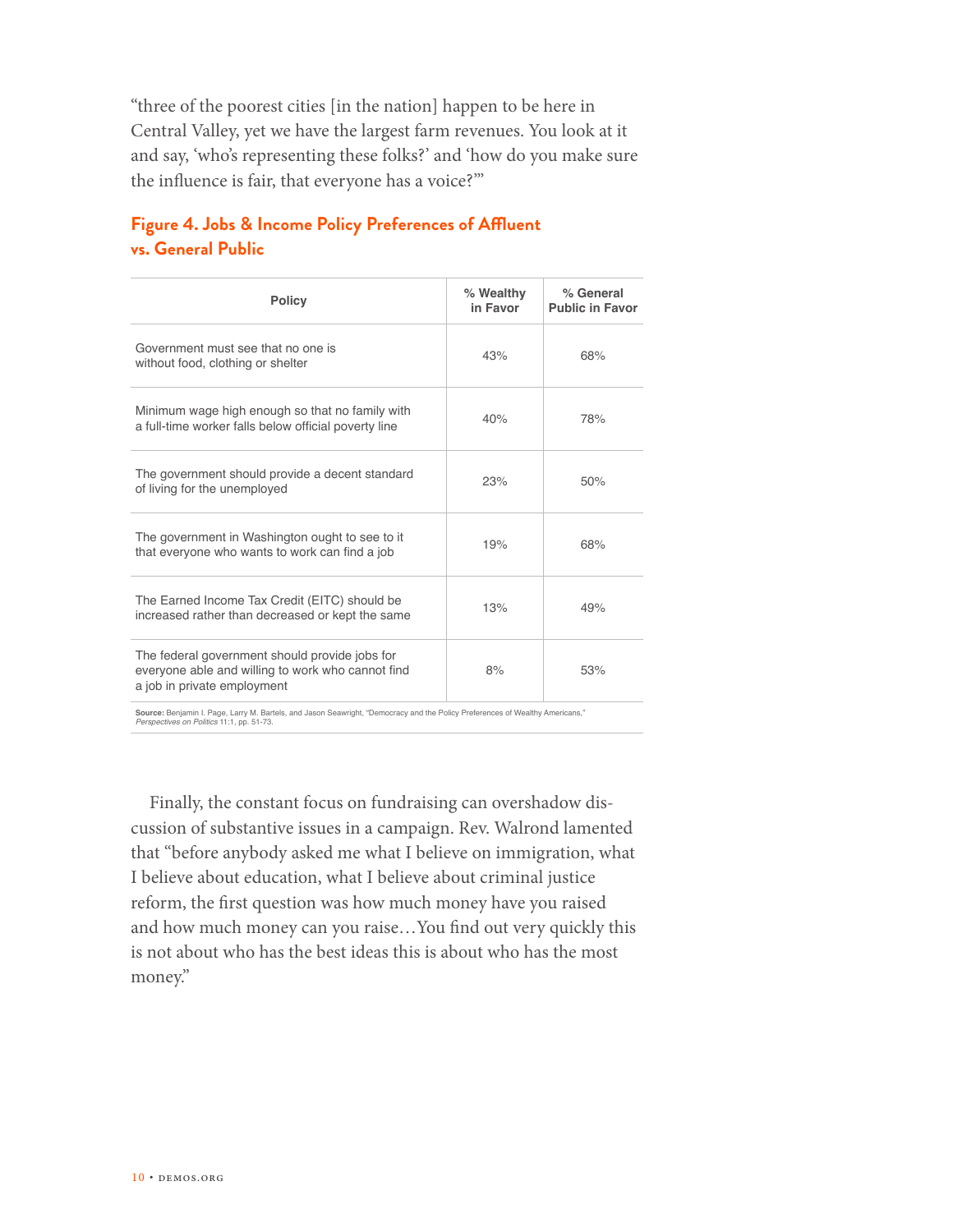# BUILDING A SMALL DONOR DEMOCRACY

In our current system, the most efficient, and often only feasible, way to raise the million or multimillion dollar war chests election winners typically amass is for candidates to focus their time and attention on an elite donor class. A House candidate who needs to raise nearly \$2,000 a day has an incentive to raise that money from a single large donor hitting the \$2,600 per election individual limit rather than 9 or more small donors giving less than \$200 each. Relying exclusively on donors giving the maximum contribution allowed by law rather than sub-\$200 small donors cuts the number of contributors a Senate candidate needs to recruit from 17 per day to just one giving \$5,200 for the election cycle.

However, the current system is not the only available option. We could choose instead to build a small donor democracy, implementing policies that shift electoral influence from the current elite group of wealthy donors to a broader base of average voters.

#### **Strategies to Shift Power to Average Voters**

One way to shift the balance of power in our system away from wealthy donors is to limit their influence directly, by lowering contribution limits and/or capping election spending. Given the multiple avenues currently available to those wishing to spend money on elections, these limits would have to be carefully constructed and calibrated to ensure they did not simply shift wealthy donor money from one path to another (potentially more problematic) one. Well-designed contribution and spending limits, however, could work in tandem to relieve some of the fundraising pressure on candidates and prevent the current "donor class," who can afford to give \$1,000 or more, from determining who runs for office, who wins elections, and what issues candidates and elected leaders prioritize.

But, efforts to impose serious contribution and spending limits are hamstrung by the Supreme Court's current approach to money in politics. Over the past five decades, the Court has narrowed the legally acceptable reasons for limiting campaign money to only fighting *quid pro quo* corruption (bribery) and its appearance. Clean governance, however, is only one of the important principles at stake. We must also prevent wealthy individuals and institutions from translating economic might directly into political power. To truly address the role of large donors, we'll need to transform the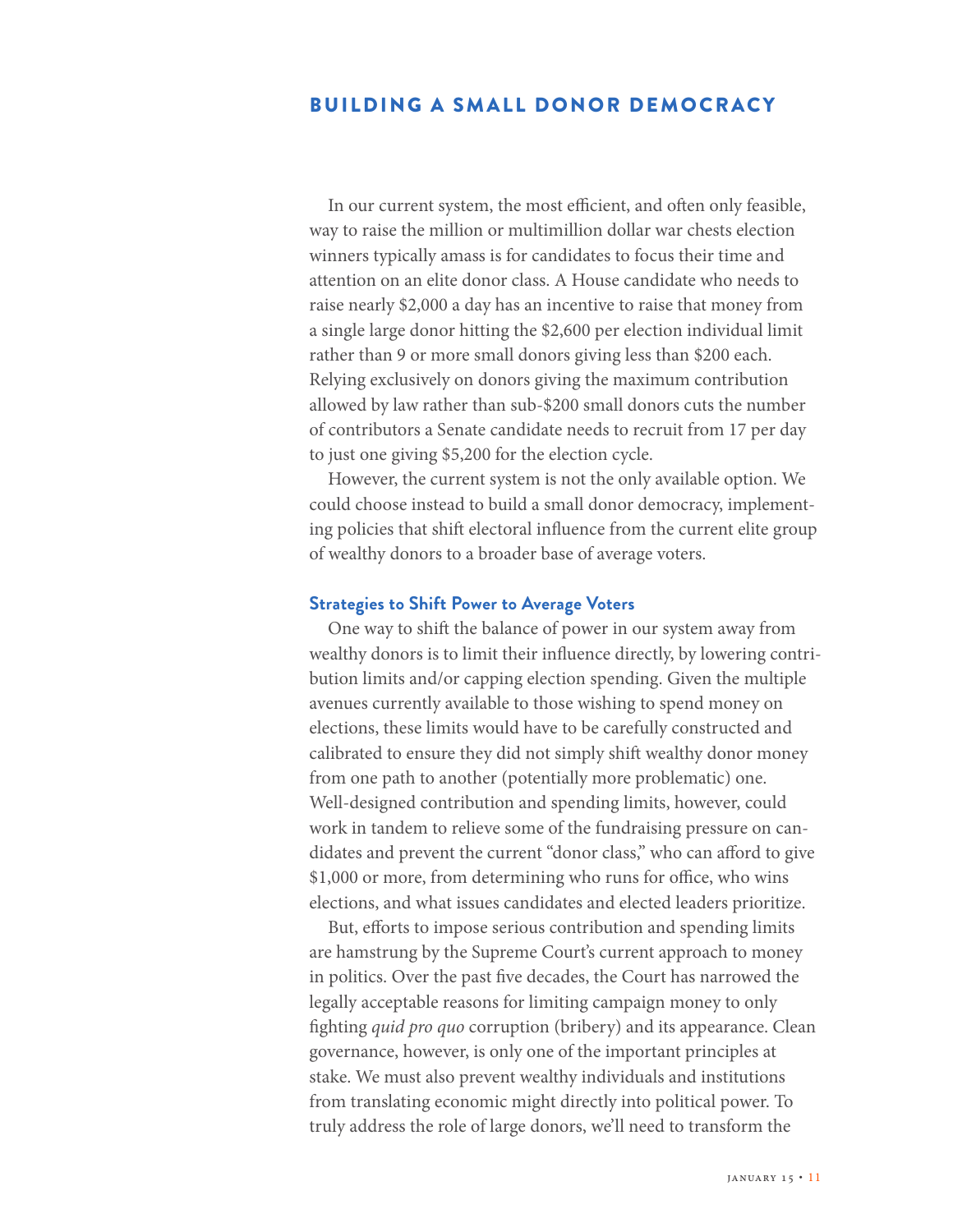Court's approach, making room for core American values such as political equality and accountable government.

Just as the justices have reversed course on New Deal economic protections, racial segregation, LGBT rights and other issues in the past, we can push future justices to embrace a more democracy-friendly view of the Constitution. Alternatively, we can amend the Constitution directly to clarify that the People have the power to pass common-sense limits on big money in politics.

A second strategy, which Congress can implement immediately, is to amplify the voices of small donors in our system. Small donor matching programs and other public funding systems like the ones that have been enacted at the state and municipal levels in Connecticut and New York have been shown to increase participation, diversify the donor pool, help more candidates of color run for office, and lead to policy outcomes more responsive to the needs of the general public rather than the elite donor class.16

A similar proposal at the federal level would give millions more Americans the ability and incentive to make meaningful campaign contributions. As we will see below, this proposal would enable qualified, competent candidates with limited access to networks of large donors but a broad base of support to run more competitive campaigns.

# **The Government By the People Act**

The Government By the People Act is the leading federal effort to create a small donor matching program for candidates for the U.S. House of Representatives, with 160 cosponsors in the 113<sup>th</sup> Congress.17 The Fair Elections Now Act is a similar bill covering U.S. Senate races.

The essential features of the Government By the People Act are as follows:<sup>iii</sup>

• Matches contributions of up to \$150 per election (\$300) per cycle) six-to-one with limited public funds for those candidates who agree to limit all contributions to \$1,000 or less per election;

iii. For a complete description of the legislation and how it works, see Adam Lioz, "The Government By the People Act: Legislation to Curb the Power of Wealthy Donors and Put Government Back in the Hands of Voters," Demos (2014), available at http://www.demos.org/publication/government-people-act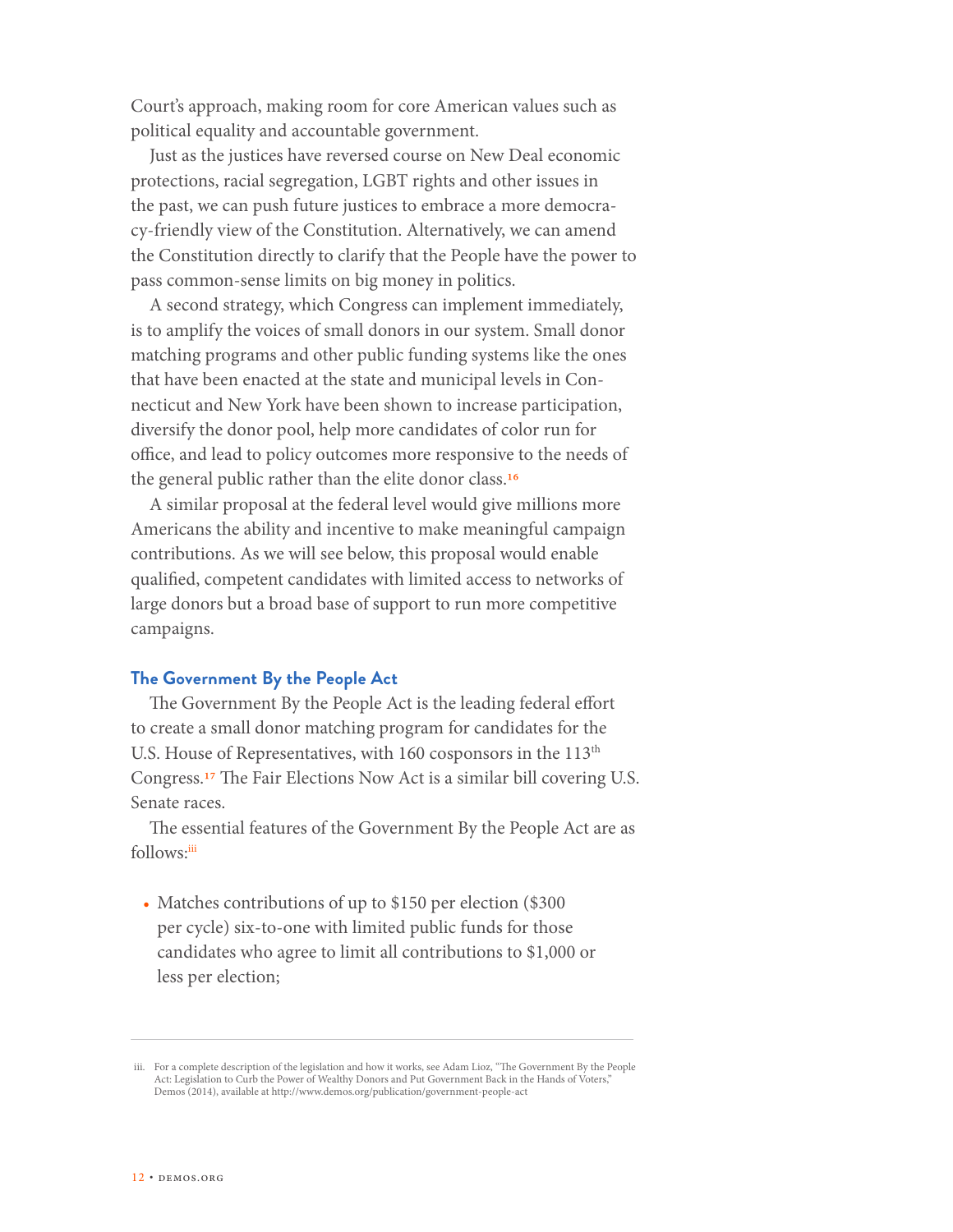- Provides a 50 percent bonus on this match for candidates who agree to raise only contributions of \$150 per election or less;
- Provides a \$25 refundable tax credit for small political contributions;
- Provides enhanced matching funds in the final 60 days of a general election for candidates in high-cost races (because of an onslaught of outside spending, for example); and
- Creates People PACs, or small donor committees, that aggregate the voices and power of ordinary citizens rather than wealthy donors (as traditional PACs tend to do).

In the profiles below we have recalculated what the featured candidates' fundraising totals might have been had this law been in place for the 2014 cycle. We used conservative assumptions about the number of donors each candidate secured and other factors, explained in the Methodology section below.

Our findings show that these candidates would have been in a much better position to compete against better-funded opponents with a small donor matching system in place. One candidate would have raised significantly more money than her opponent if a matching fund program were available. The other three candidates would have narrowed the fundraising gap by an average of more than 40 percentage points. Their actual fundraising in the 2014 cycle averaged 20 percent of their opponents' totals; and with the matching program they would have raised 61 percent of their opponents' totals (even if the opponents also made use of the match). More important, they would have had significantly more resources to get their messages out and hit the minimum threshold for running a competitive campaign, and they would have been able to do so raising two or three small contributions each day as opposed to the nine or more they currently need to keep up.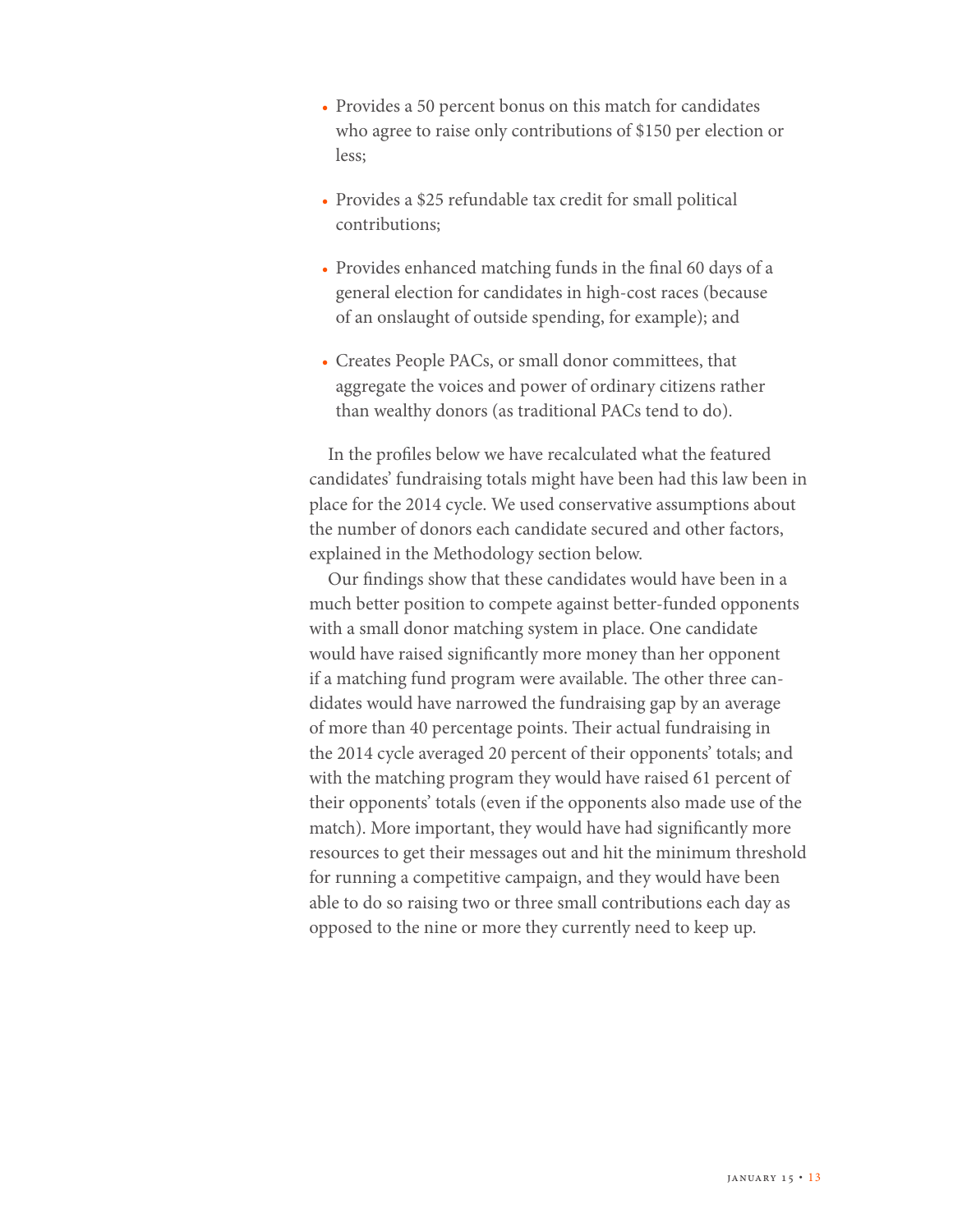# QUALIFIED, CREDIBLE CANDIDATES LOCKED OUT BY BIG MONEY



#### **TOP LINE STATS**

- Democrat running in general election for Wisconsin's 7th Congressional district
- 46% of individual contributions were from small donors giving less than \$200
- Outraised 5 to 1
- Won 39.4% of vote

## **FUNDRAISING TOTALS**



#### **KELLY WESTLUND**

*"The current system makes sure that from start to finish our political process is dominated by the people with the most money…it's no wonder that there is no voice for working class people in Congress."*

014 was Kelly Westlund's first run for<br>Congress. She brought experience as a<br>Ashland City Councilmember, execut<br>director of the Alliance for Sustainability and Congress. She brought experience as an Ashland City Councilmember, executive director of the Alliance for Sustainability and as a small business owner building a local food system.

Westlund decided to run for Congress because as a local elected official, she saw how decisions made in other places affected her community, and when she looked at their current Representative, Sean Duffy, she thought she could do a better job and decided to run against him.

She knew money would be a big part of the race. Her district has 5 separate media markets and she was up against a well-funded incumbent.

Westlund says, "When I went to the Democratic party and told them I wanted to jump in, their representative asked me if I could raise a quarter of a million dollars in three weeks. I laughed at him and said, 'No have you met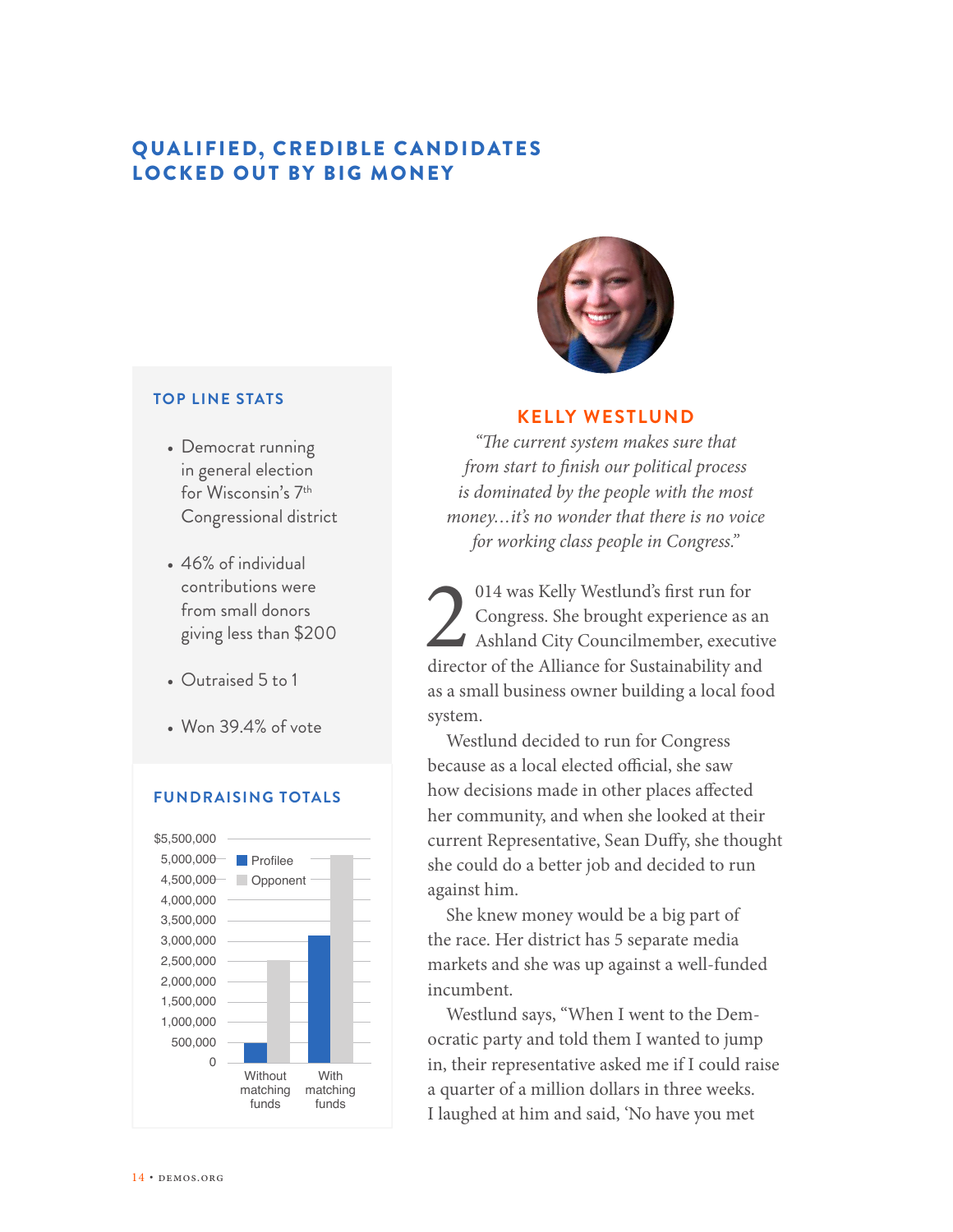Northern Wisconsin?' I am a young working class person and most of my network is waitresses and teachers and firefighters and police officers. I don't have a network of millionaires and billionaires that I can call." In fact Westlund was running in a district where the median household income is around \$48,000. She adds, "When I said I couldn't raise a quarter million in three weeks, his response was, 'Then, you're not viable.' I knew the system was broken but it was so much worse than I could have imagined."

Westlund concludes, "The current system makes sure that from start to finish our political process is dominated by the people with the most money... it's no wonder that there is no voice for working class people in Congress." And, it's a self-perpetuating system. "When you come to the table already having access to wealth as a candidate then you are taken a lot more seriously from early on and you're able to leverage a lot more of those resources that you just can't get if you're running a grassroots campaign. It's unfortunate and I don't think it's a good way to do politics."

In the end Westlund lost the general election, but despite being outraised almost 5 to 1, she finished with  $39.4\%$  of the vote.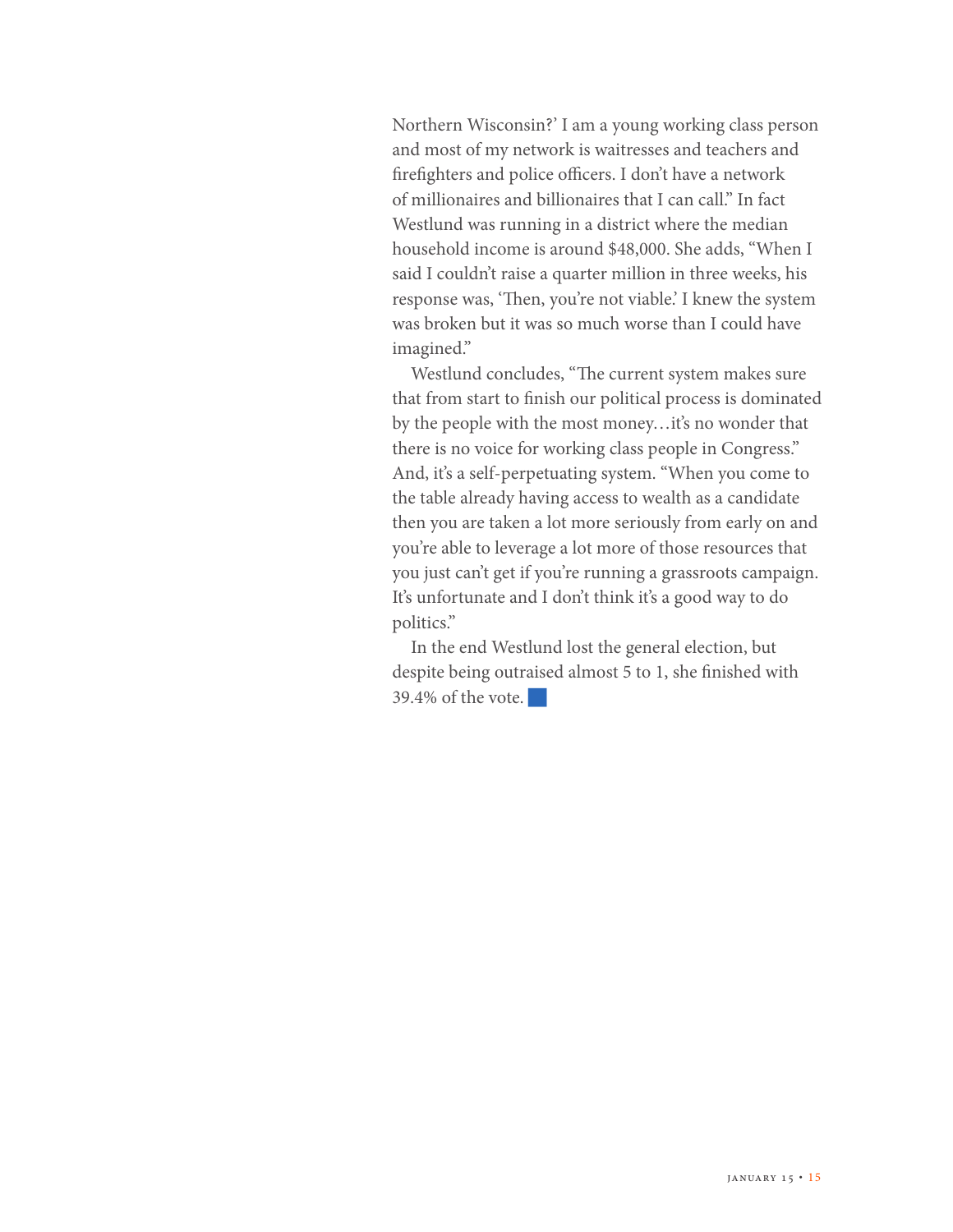#### **TOP LINE STATS**

- Democrat running in the primary election for New York's 13th Congressional district
- 33% of individual contributions were from small donors giving less than \$200
- Outraised 7 to 1
- Won 8% of the vote

# **FUNDRAISING TOTALS**





# **REV. MICHAEL WALROND, JR.**

*"You find out very quickly this is not about who has the best ideas this is about who has the most money"*

ev. Michael Walrond Jr., locally known as Pastor Mike, is the Senior Pastor at the First Corinthian Baptist Church in Harlem, where he leads a congregation committed to social justice and has been active on campaigns such as the 'New York City Living Wage.' He ran in the 2014 Democratic primary for New York's 13th Congressional District against incumbent Charles Rangel.

From serving his community as a pastor for ten years, Walrond heard "a tremendous amount of frustration with elected officials" and he threw his hat in the ring to show you don't need to wait for permission from the political insiders if you have a passion to make a change. Yet he saw how big money shaped his ability to run an effective campaign and get his message out.

Walrond says, "When I would go to candidate endorsement interviews, before anybody asked me what I believe on immigration, what I believe about education, what I believe about criminal justice reform, the first question was how much money have you raised and how much money can you raise. At that point if you don't throw numbers out there that people are moved by then you're dismissed as a candidate… You find out very quickly this is not about who has the best ideas this is about who has the most money."

Walrond believes that the current campaign finance system "leaves much of politics in the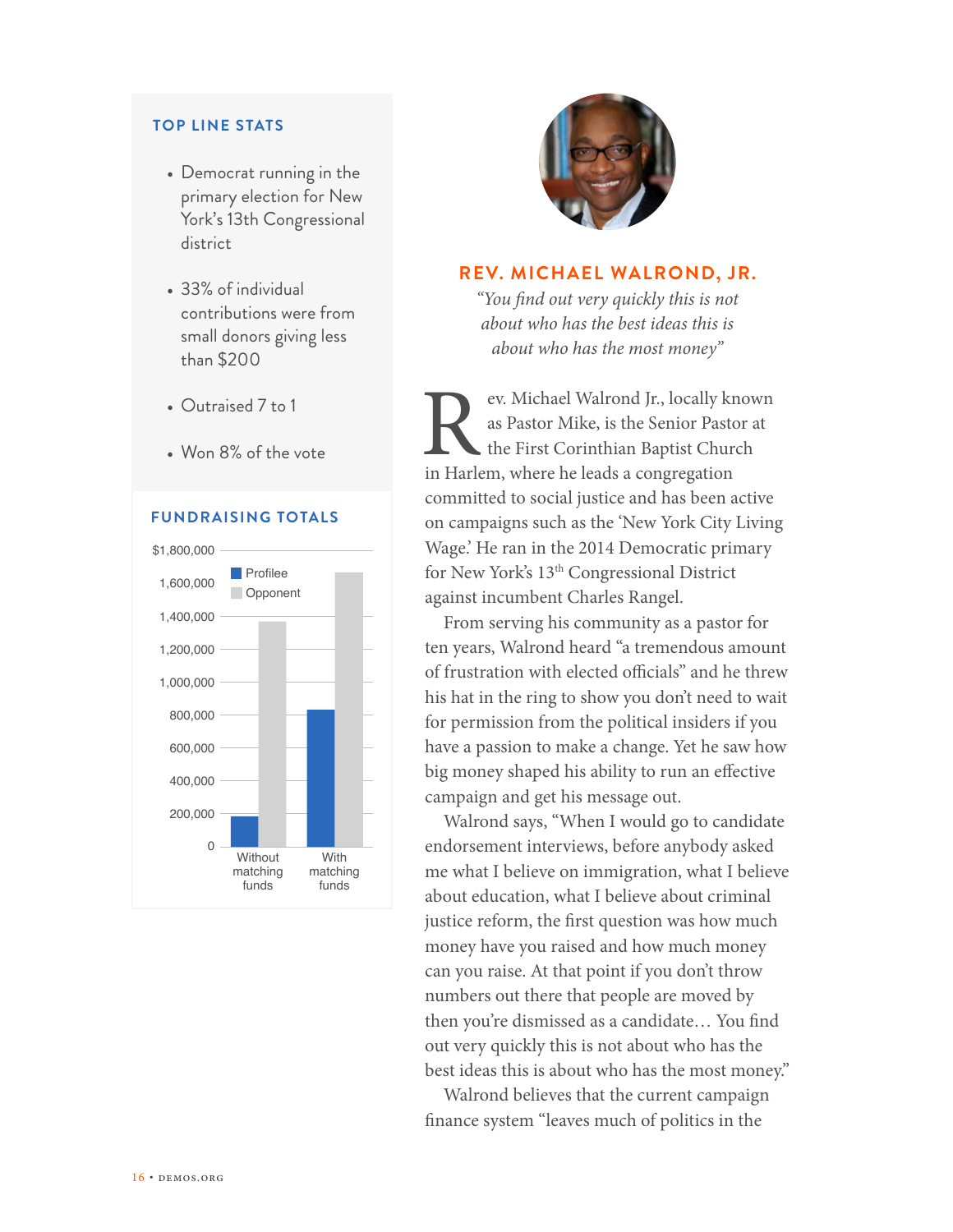hand of big business and corporations, the people who can become big donors. And the people who give, those big donors, are going to have expectations on the other side. Politicians can't vote their conscience for fear of losing certain support… I think the whole system is dysfunctional. It undermines democracy."

Walrond's fundraising focused on small donors, because "that was who we knew. I was part of a community where a lot of people are working class and I live in a community where the rate of poverty is rather high and I have people who were giving me \$10 here, \$25 here…that's what they have but it's because they believe." Yet by itself, this grassroots fundraising wasn't enough: "I was trained as a community organizer, part of my belief was that organized people always defeats organized money, but I realized it doesn't just take organized people. It takes organized people with organized money."

In the end, Walrond got 8% of the vote, winning the neighborhood where his church is, but he thinks a small donor matching program would have "emboldened" someone like him who had a lot of small donors. He concluded, "A lot of grassroots candidates would benefit, because it would make them competitive with regard to the finances."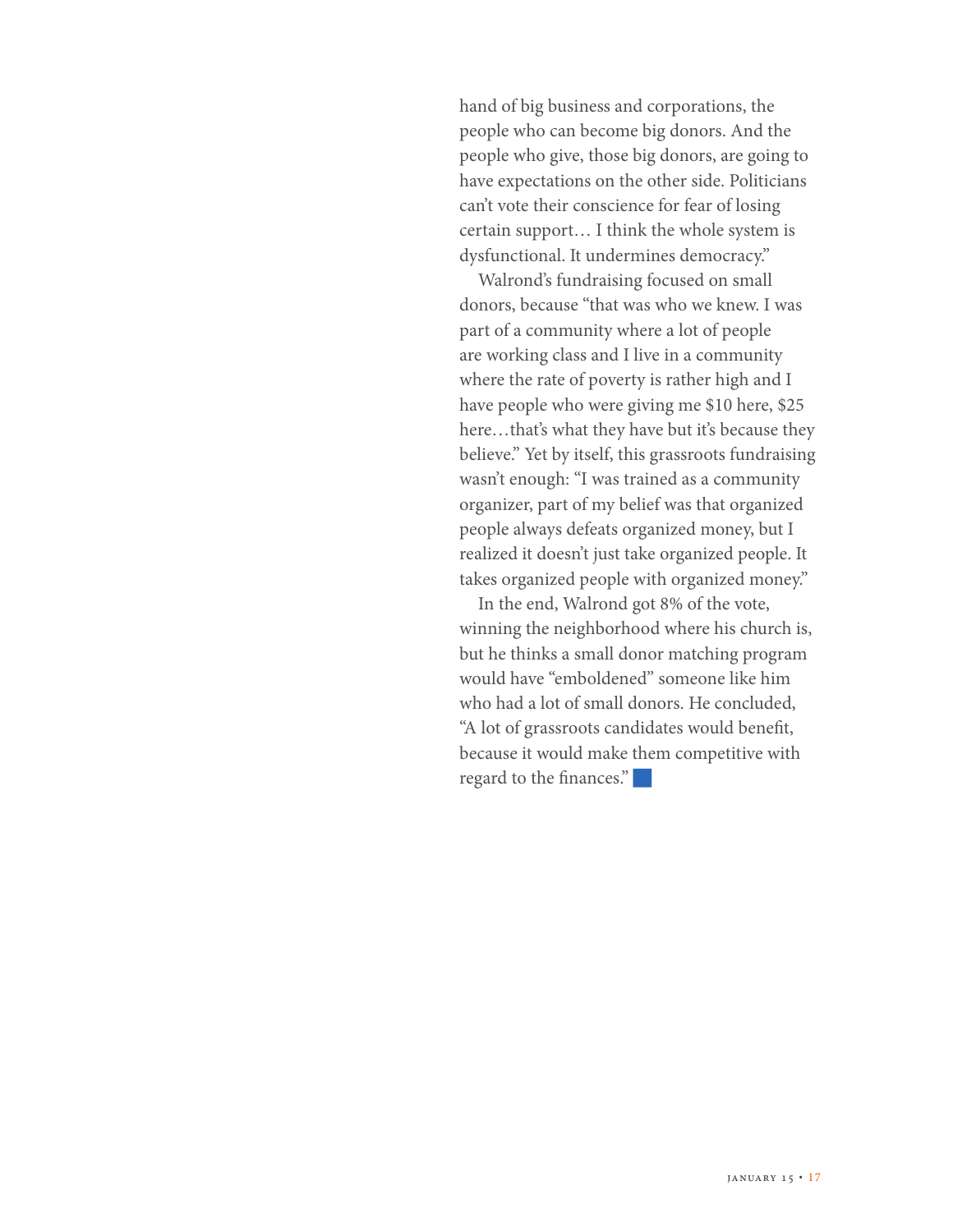## **TOP LINE STATS**

- Republican running in the primary election for Florida's 7th Congressional district
- 32% of individual contributions were from small donors giving less than \$200
- Outraised 4 to 1
- Won 19% of vote

#### **FUNDRAISING TOTALS**





## **DAVID A. SMITH**

*"It's very difficult for a first-time candidate, unless you're personally prepared to write a big check to break into it."* 

decorated former Marine Colonel<br>
who spent time in Europe and Asia as<br>
a child, David A. Smith retired from<br>
the military in 2012. Florida's 7<sup>th</sup> district has one who spent time in Europe and Asia as a child, David A. Smith retired from of the highest concentrations of veterans in the country, and feeling that veterans were underrepresented in Congress and the VA needed fixing, Smith decided to throw his hat into the ring, challenging incumbent Rep. John Mica in the Republican primary.

Fundraising had a learning curve for Smith: "If I knew a year ago what I know now about campaign fundraising, we would have done much better," he says. His campaign targeted small-dollar contributions by trying to win supporters as repeat donors: "our fundraising appeals were for low dollar amounts, \$20 or \$50… most donors give an average of 3 times. So get them giving with \$20, \$50, and once they see progress, you can go back."

Smith saw that incumbency provided a significant advantage in the money race: "The money that incumbents can bring in is virtually limitless," according to Smith. "If they wanted to campaign, any incumbent, by the sheer fact they're incumbent, they can raise as much as they want. I think it's literally a blank check. The money is out there. It's very difficult for a firsttime candidate, unless you're personally prepared to write a big check to break into it." And that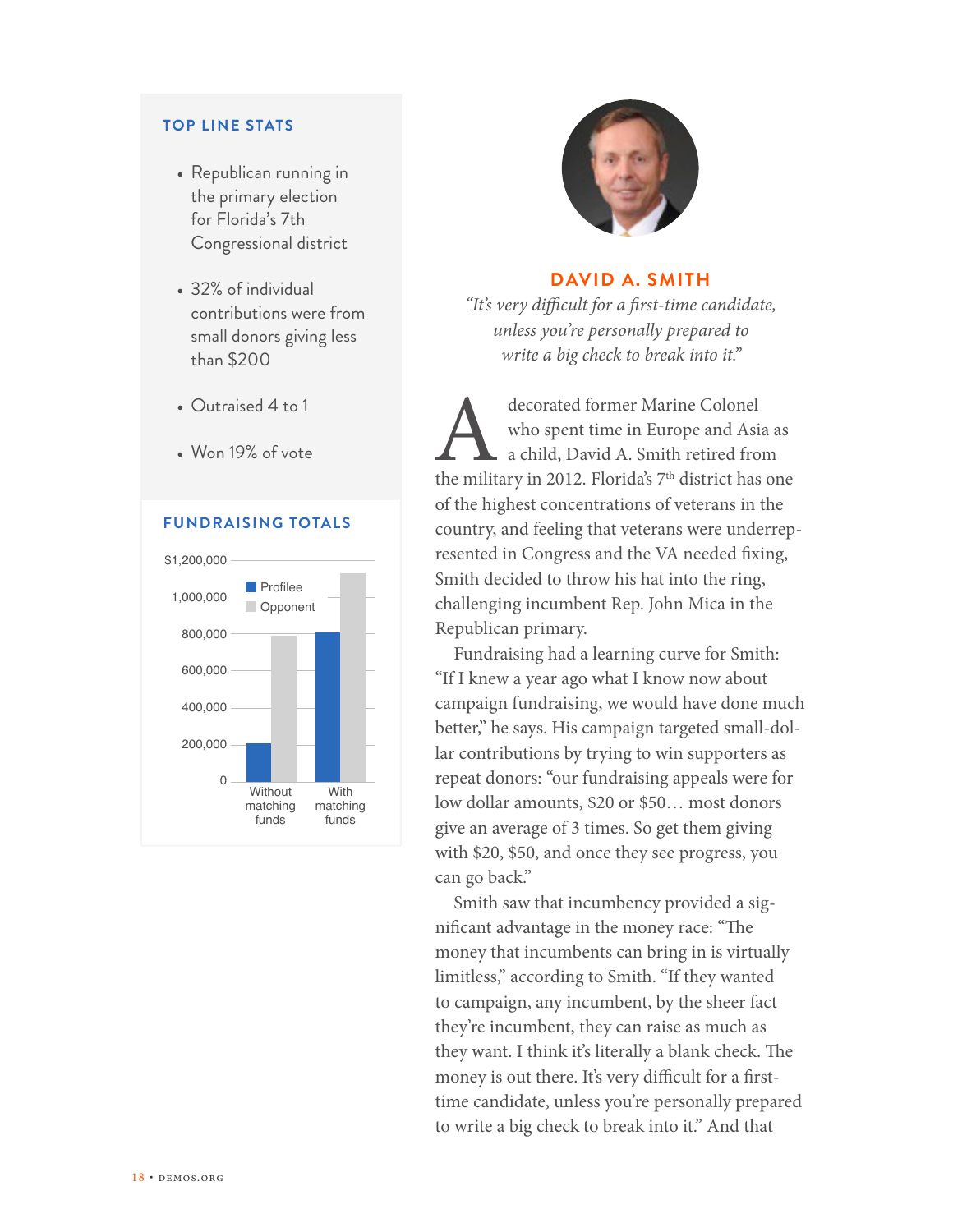money has a huge impact: "With a half-million," Smith jokes, "I could get anybody elected to Congress, unless you're really a bad guy."

Reflecting on the campaign's lessons, Smith says that "the one thing that I learned is how few people had ever given to a political campaign, even folks who will talk your ear off about politics. The other thing is how many people live paycheck to paycheck, and just don't have the money."

The election saw Mica win with 72% of the vote, with Smith supported by 19% of the electorate, finishing second and ahead of two other Republicans.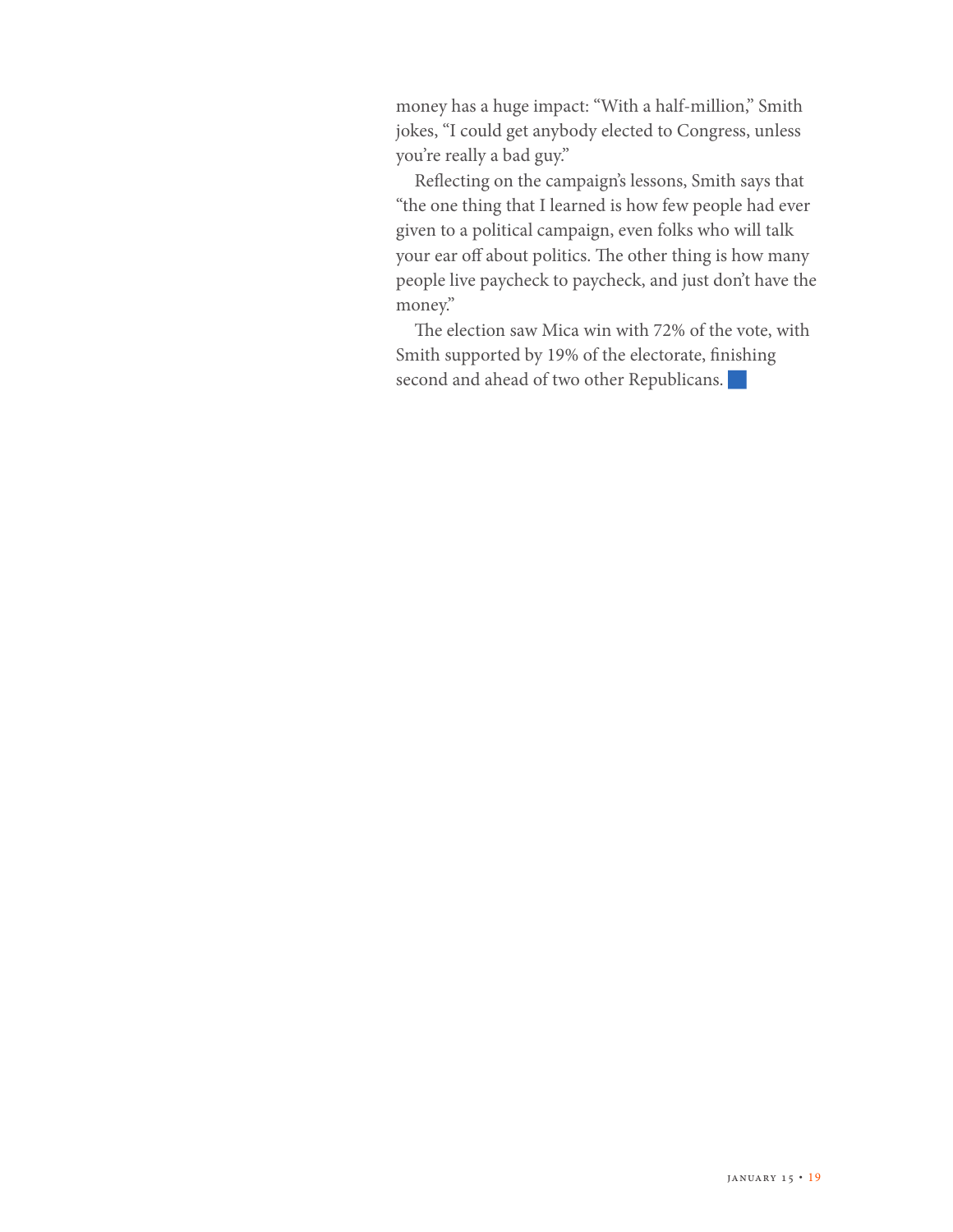#### **TOP LINE STATS**

- Democrat running in the general election for California's 21st Congressional district
- 26% of individual contributions were from small donors giving less than \$200
- Outraised 1.5 to 1
- Won 25.6% of vote

## **FUNDRAISING TOTALS**





# **AMANDA RENTERIA**

*"Where I come from, where I'm running, I expected that I wasn't going to have huge donors."*

manda Renteria grew up in<br>
Woodlake, California, where<br>
her father emigrated from<br>
Mexico in the 1960's. After college Woodlake, California, where her father emigrated from Renteria worked as a financial analyst for Goldman Sachs and attended Harvard Business School, but she ultimately decided to shift her career path to working in government to help others. She went on to work for Senator Debbie Stabenow and became the first Latina Chief of Staff in the history of the Senate.

This year, Renteria decided to throw her hat in the ring against incumbent David Valadao. The race was considered very competitive because it is a Democratic leaning district held by a Republican. She ran because it gave her "the opportunity to help the places and people that raised me. That was really motivating…to realize over the course of my life I have had the opportunities and have learned ways that I can be helpful to the community I grew up in."

She added, "What's tough is when you see powerful forces win and people aren't better for it…Three of the poorest cities [in the nation] happen to be here in Central Valley, yet we have the largest farm revenues. You look at it and say,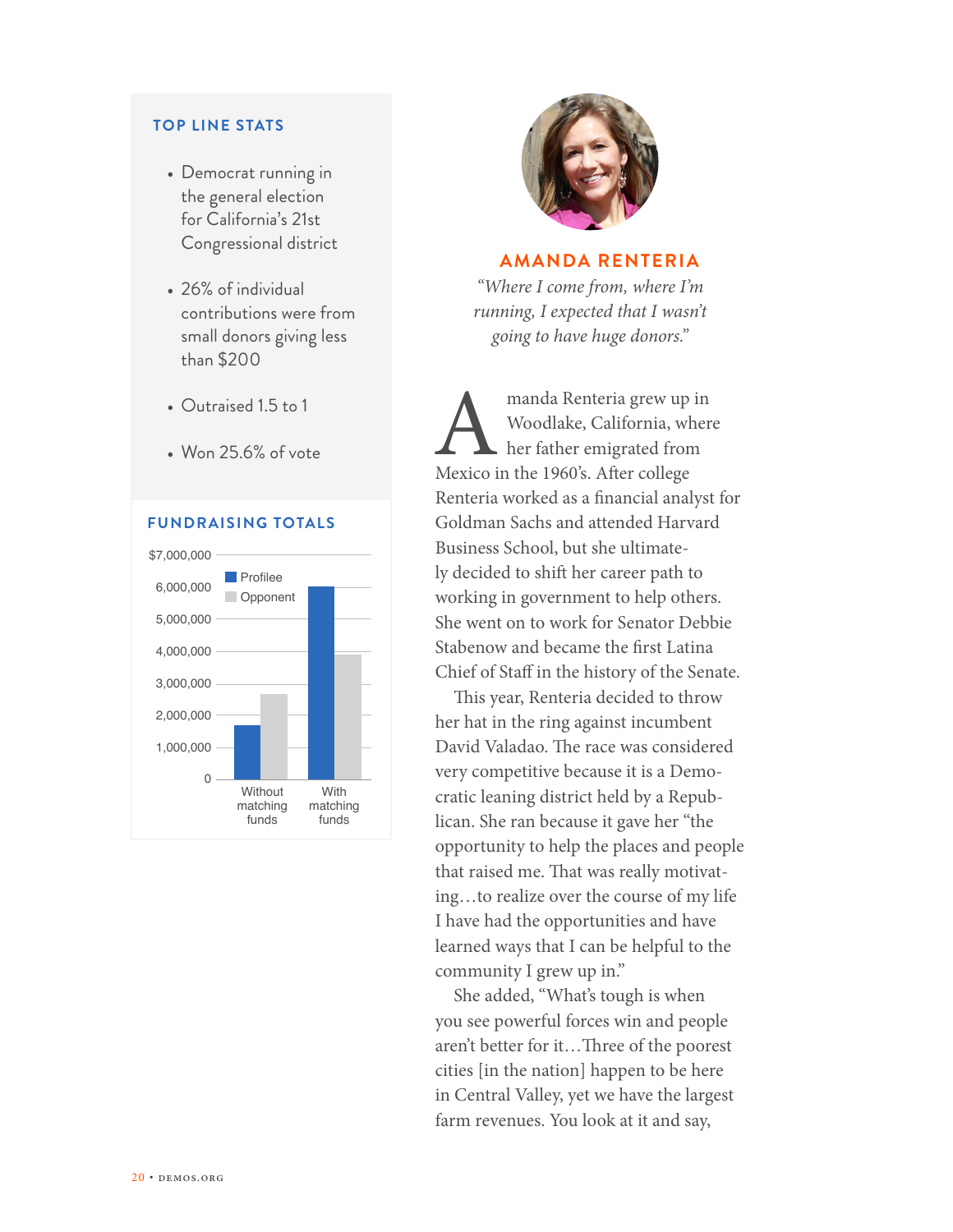'who's representing these folks?' and 'how do you make sure the influence is fair, that everyone has a voice?' If there is only a one sided debate in any political argument people really aren't getting the full picture of potential leadership."

Renteria explained in her race, as in any race, money made a huge difference in getting her message out. Yet, she elaborated as a challenger it felt like she started out behind and actually needed twice the money the incumbent had so she could defend herself against attacks. She said, "I think most people think about it as only getting your message out and that's why it's so important but the truth is, particularly when you're a challenger, it's the ability to answer back or to clarify. And, in some ways, if you don't have [money] it plays a role in truly silencing a campaign."

When asked if she specifically sought out small donations in the face of big money, she said, "I wouldn't say I had a particular strategy but given my network, where I come from, where I'm running, I expected that I wasn't going to have huge donors. You have to ask folks for help that have been in your network and that understand where you're running and why it's important. That for me ended up being a small donor base."

To restore the fairness we need in our electoral process, she concluded, "It has to be a multipronged approach; there is no other way to address it."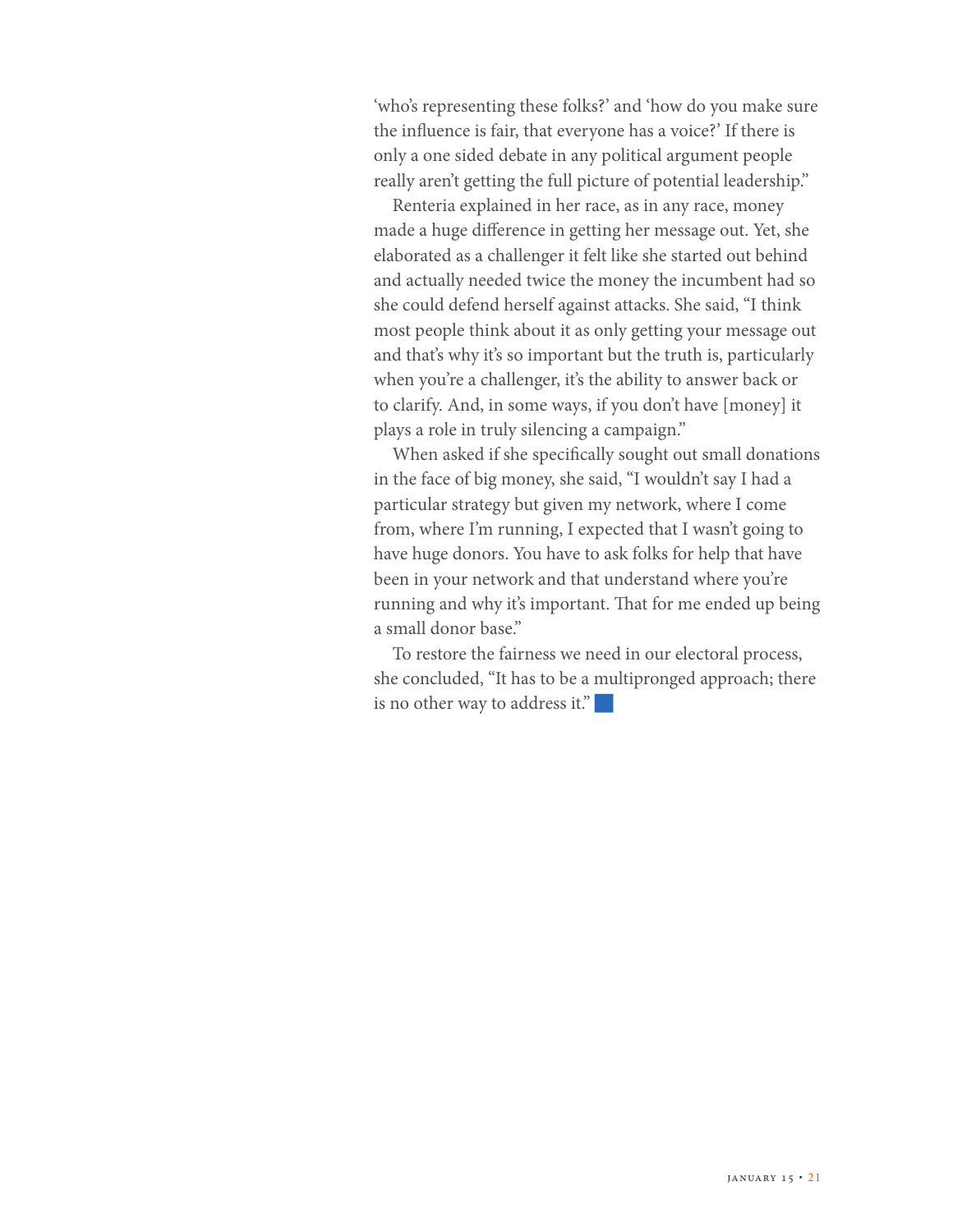# **CONCLUSION**

n our current system, candidates rely overwhelmingly on<br>a narrow set of elite donors to mount viable campaigns for<br>Congress. This process gives large donors the power to act as<br>gatekeepers, filtering out qualified, credibl n our current system, candidates rely overwhelmingly on a narrow set of elite donors to mount viable campaigns for Congress. This process gives large donors the power to act as gatekeepers, filtering out qualified, credible candidates who don't narrow donor class, resulting in skewed policy outcomes that leave working families, communities of color, and other ordinary voters behind.

But, this is a choice. To put voters, not just big donors, at the center of our democracy, we need to restructure our system to make it feasible to run people-powered campaigns. The most immediate available strategy is to match small contributions with limited public funds. Research shows that similar programs have made a difference on the state and local levels.18 And, the grassroots candidates profiled in this report demonstrate how such a program could work to open up the U.S. Congress to qualified, credible candidates without access to vast networks of wealthy donors.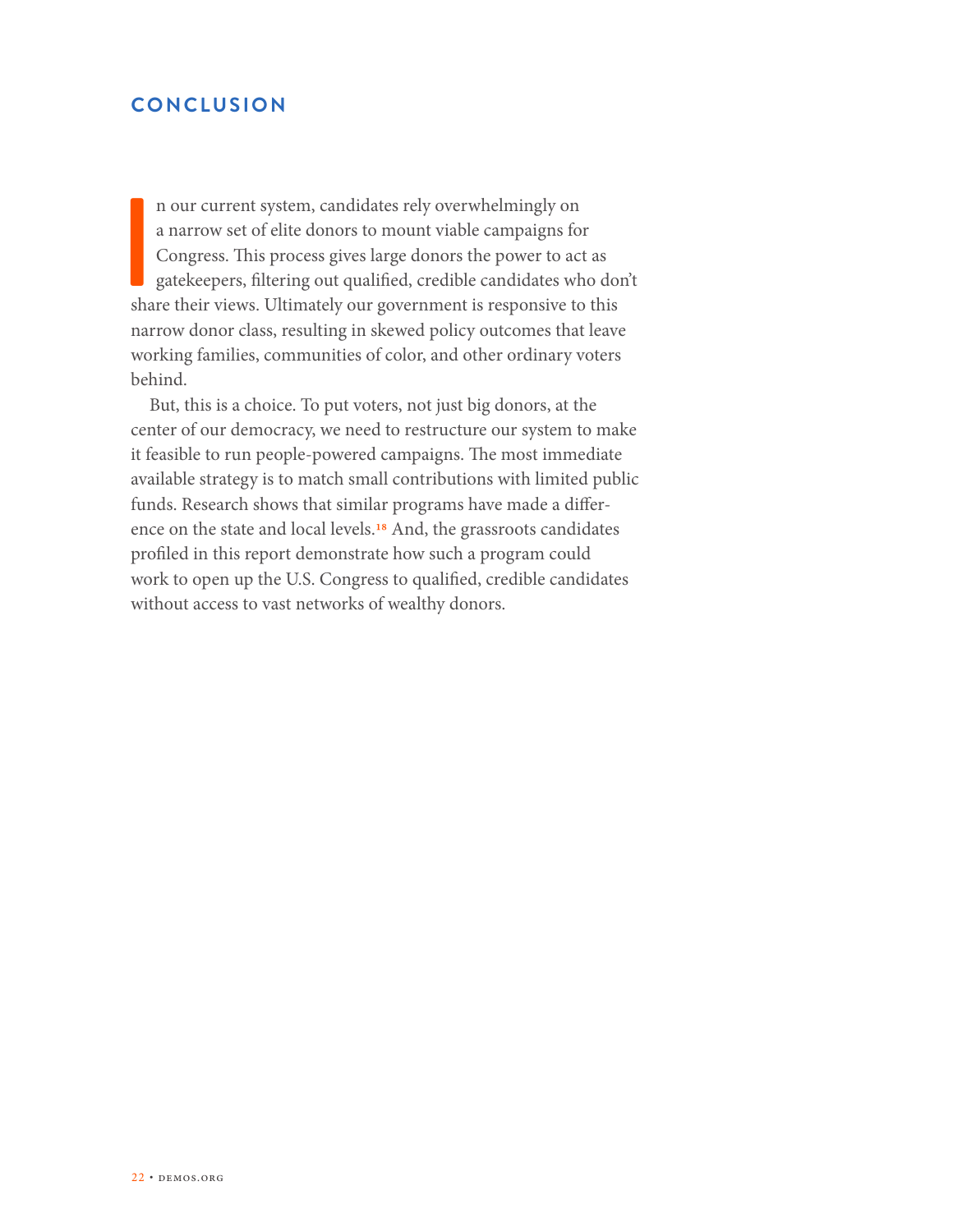# **METHODOLOGY**

## **Overall Fundraising Numbers**

Overall candidate fundraising and spending numbers are based upon candidate summary reports provided by the Federal Election Commission.

Election winners were identified from election results collected by the Associated Press and made available by Politico. Candidates were classified as election winners if they won a contested election (rather than running unopposed). If the election was decided in a runoff, only the candidate who prevailed in the runoff was classified as an election winner.

## **Itemized Versus Unitemized Contributions in All Races**

To produce the breakdown of itemized versus unitemized contributions in all races, we used the Federal Election Commission's candidate summary file. We included only the top two vote-getters (the winner and her closest competitor) in each race.

#### **Creating Our Competitive Elections Sample Set**

To create our sample of competitive races we looked at the partisan breakdown of the district based on the Cook Political Report's Partisan Voter Index. We included districts with a Partisan Voter Index of +1 or less in either direction.

# **Large and Small Donor Breakdowns in Competitive Races**

Candidate fundraising data for these calculations was collected from individual candidate information available via the Federal Election Commission.

To account for the fact that some candidates itemize contributions from small donors, we divided itemized contributions reported by candidates into large donor (\$200 or more) and small donor (under \$200) groups. We identified large and small donors by aggregating each candidate's itemized contributions by contributor and subtracting itemized refunds, producing net itemized contributions per donor.

To calculate the total amount each candidate raised from small donors we combined the itemized small donor totals (above) with candidates' net unitemized contributions. We derived net unitemized contribution totals by a) subtracting itemized refunds from the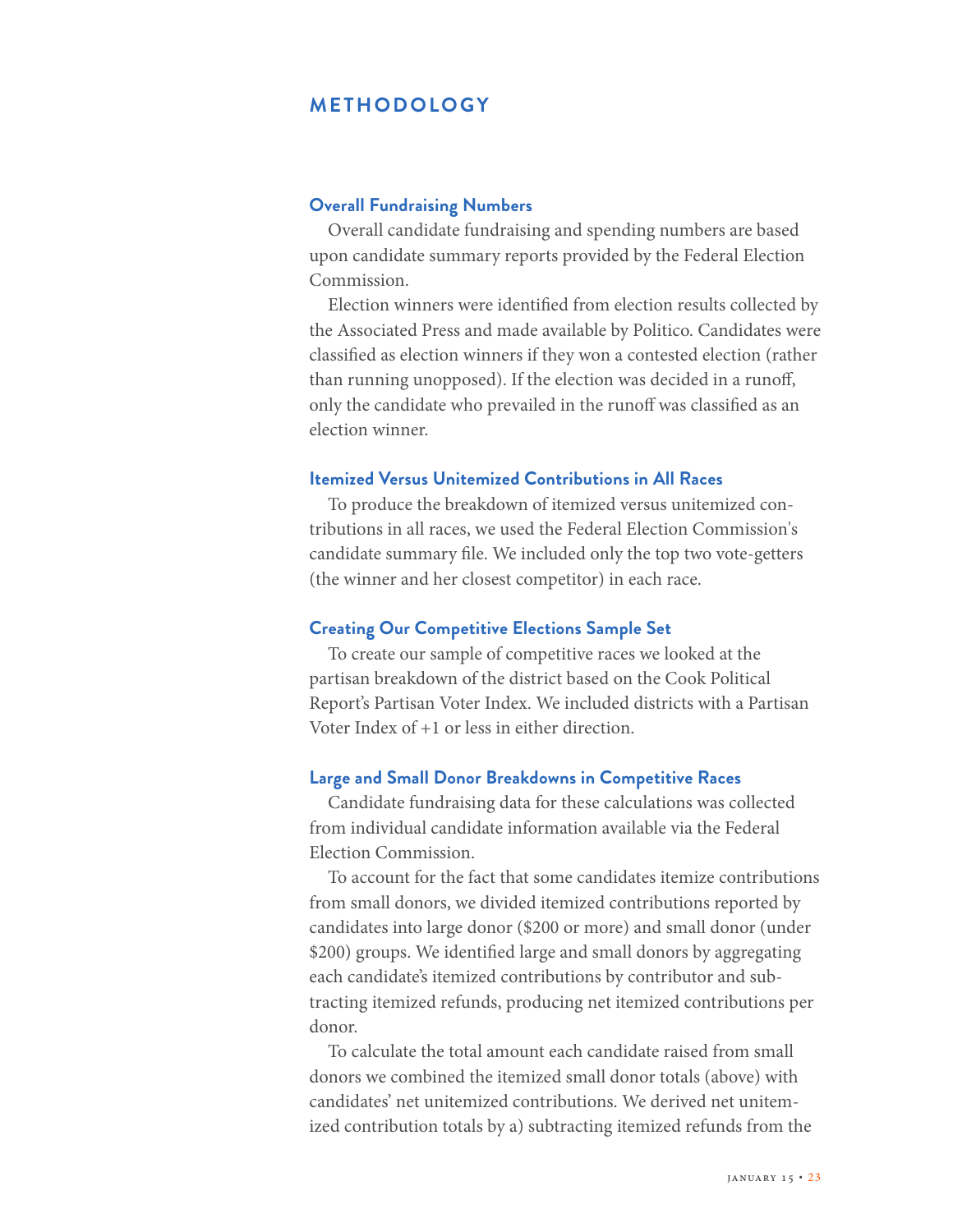total amount of individual refunds issued by a candidate to produce the total of unitemized refunds; and then b) subtracting total unitemized refunds from total unitemized contributions.

We included candidates' contributions to their own campaigns in our totals, adding candidate self-funding totals to the large donor figure if they summed to \$200 or more and the small donor figure if they amounted to less than \$200.

#### **Government By the People Act calculations**

To estimate the effect of the Government By the People Act, we first calculated whether candidates would be likely to qualify for the Act's matching program. To qualify for matching funds, a candidate must raise \$50,000 or more from at least 1000 in-state donors each giving \$150 or less.

Total number of qualifying contributors. We estimated the number of unitemized contributors by dividing the unitemized contribution total by an average contribution estimate of \$70 per small donor. We then reduced this number by 20 percent to account for out-of-state unitemized contributions. We calculated the number of in-state itemized contributors by selecting in-state contributors from candidates' itemized contribution reports. We added these two numbers together to get the total number of qualifying contributors. If this number was at least 700 (70% of the 1000 qualifying contributors required by the Act), we determined that the candidate would likely qualify for matching funds because using the matching program and the tax credit as selling points would help the candidate get the final 30% of donors he or she would need.

Total amount of qualifying contributions. We divided these contributors into large donors, who gave \$150 or more to primary candidates or \$300 or more to candidates in the general election, and small donors, who gave under \$150 or \$300. We estimated the total qualifying contributions candidates received from these donors by multiplying the number of large itemized donors by \$150 or \$300 and adding the total small itemized and unitemized contributions.

Calculating the match. Once a candidate has qualified for the matching program, he or she can receive either a 6-1 or a 9-1 match for his or her contributions. Under the 6-1 matching program contributions from individuals of up to \$150 per election are matched 6-1. Candidates are also permitted to accept non-matched contributions of up to \$1,000 from individuals and contributions from People PACs; and may contribute up to \$10,000 to their own campaigns. Under the 9-1 matching program, individual contribu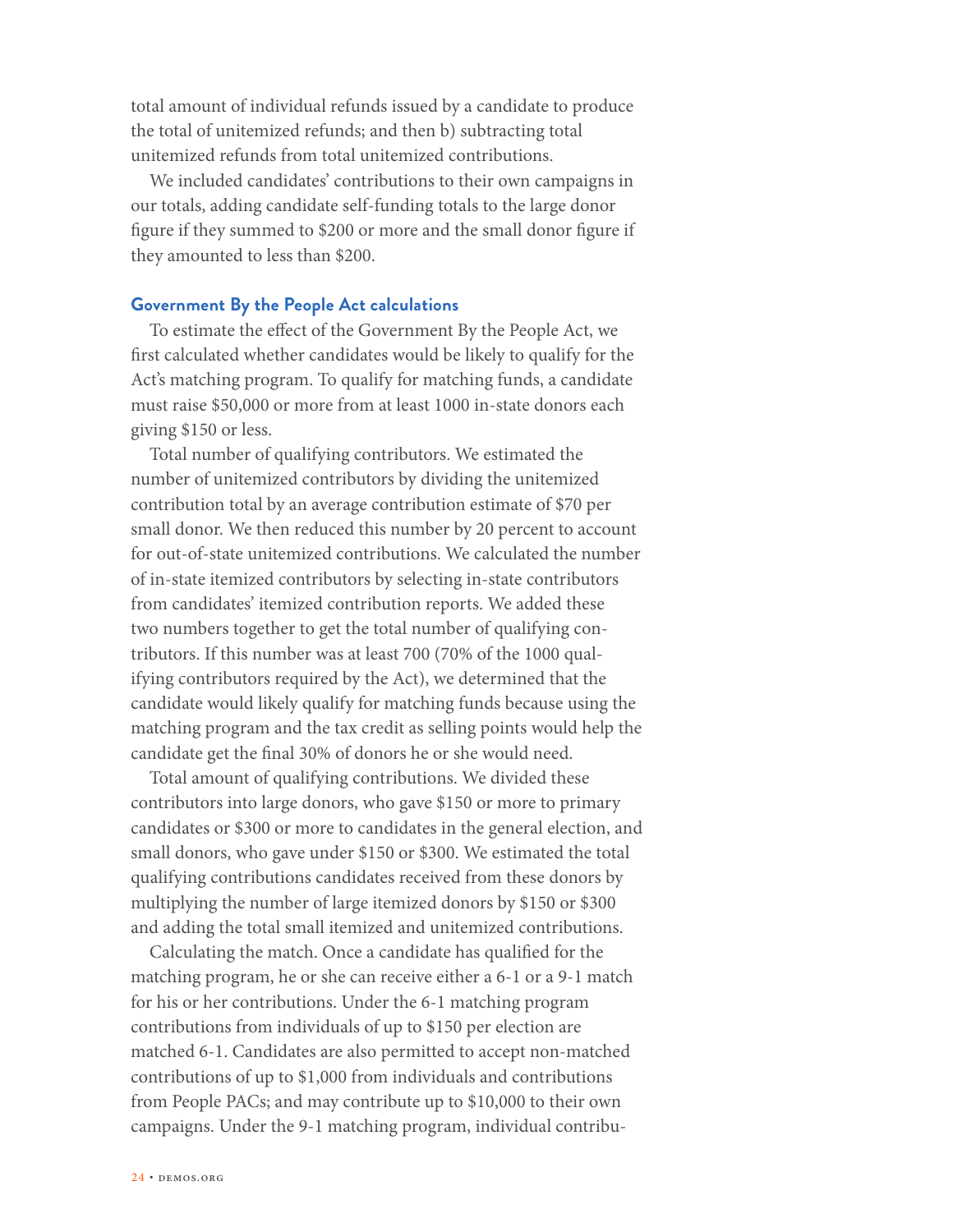tions of up to \$150 per election are matched 9-1 and candidates are permitted to give up to \$10,000 to their own campaigns but prohibited from accepting any political action committee money or any individual contributions above \$150 per election.

To estimate how much a candidate would raise under the 6-1 program, we multiplied their number of large itemized contributions by \$150 for primary election candidates and \$300 for general election candidates (assuming that all contributors would reduce their contributions to match-eligible contributions which would be worth more than the maximum \$1,000 per election contribution otherwise allowed) and their number of unitemized contributions by \$70, added this total to their small itemized contribution total (contributions below \$150 for primary candidates or \$300 for general election candidates) and multiplied the sum by 7. We divided their political action committee totals by four to reflect the fact that People PACs would give less overall than traditional PACs and capped their candidate contributions at \$10,000.

To estimate how much a candidate would raise under the 9-1 program, we followed essentially the same procedure but multiplied individual contributions by 10 and excluded any political action committee contributions. We then combined the totals with the candidates' other receipts and assessed which matching program would be more favorable for the candidate.

Public money in the Act is limited to approximately \$6.5 million per candidate who accepts the 9-1 match, but none of the profiled candidates approached that limit.

Primary election winners. Two of our profilees lost primary elections to candidates who continued to collect contributions for the general election after the primary. To estimate how much these candidates raised for the primary election—and how much they might have raised for the primary under the matching program—we narrowed their itemized contributions to contributions that were coded as intended for the primary or that were uncoded but had been made before the primary election. Unitemized contributions are only reported in bulk so information about the election for which they are intended or the date on which they were made is not available. To estimate how much candidates might have received in unitemized contributions for the primary, we summed all of the candidate's unitemized contributions through the end of the reporting period in which his primary occurred. This method was intended to err on the side of over- rather than underestimating the candidate's unitemized and total contributions.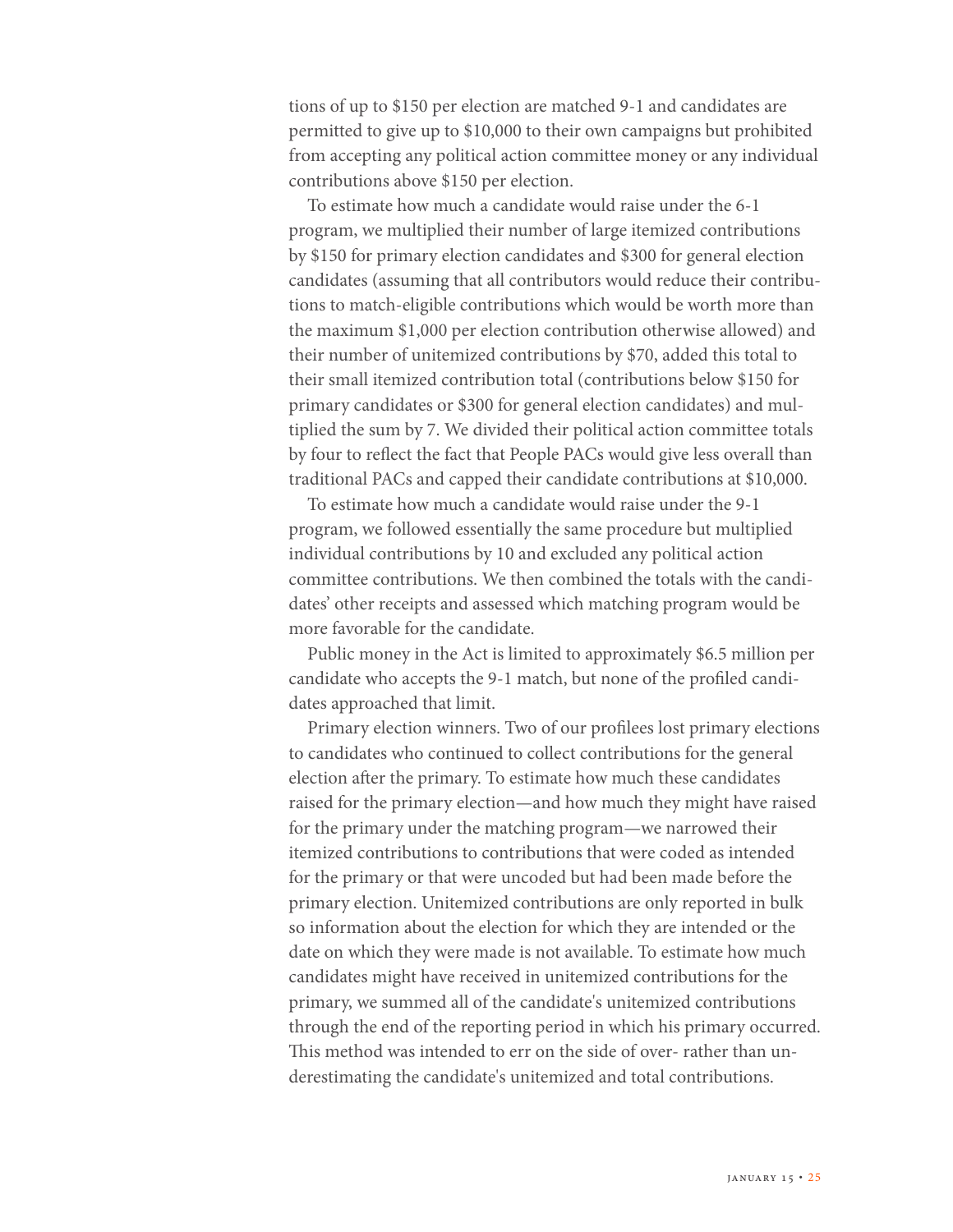# ENDNOTES

- 1. *See e.g.* Chris Cillizza, "2014 will be the most expensive midterm election ever," *The Washington Post*, October 22, 2014, [http://www.washingtonpost.com/blogs/the-fix/wp/2014/10/22/2014-will-be-the-most-expensive-midterm](http://www.washingtonpost.com/blogs/the-fix/wp/2014/10/22/2014-will-be-the-most-expensive-midterm-election-ever/)[election-ever/](http://www.washingtonpost.com/blogs/the-fix/wp/2014/10/22/2014-will-be-the-most-expensive-midterm-election-ever/)
- 
- 2. OpenSecrets.org,<https://www.opensecrets.org/overview/cost.php> 3. Derek Willis, "Every Election is the Most Expensive Election. Or Not," *The New York Times*, December 16, 2014, [http://www.nytimes.com/2014/12/17/upshot/every-election-is-the-most-expensive-election-or-not.](http://www.nytimes.com/2014/12/17/upshot/every-election-is-the-most-expensive-election-or-not.html?abt=0002&abg=1) [html?abt=0002&abg=1](http://www.nytimes.com/2014/12/17/upshot/every-election-is-the-most-expensive-election-or-not.html?abt=0002&abg=1)
- 4. Not including unopposed candidates, the median general election House winner raised \$1,284,804. Dividing this by the 730 days between elections equals \$1,760 per day.
- 5. The median Senate candidate raised approximately \$7.3 million, which would be more than \$3,300 per day over six
- years. 6. *See generally*, Adam Lioz, "Stacked Deck: How the Racial Bias in Our Big Money Political System Undermines Our Democracy and Our Economy," Demos, December 2014.
- 7. The Women Donors Network,<http://wholeads.us/>
- 8. David Binder Research, "Reflective Democracy," Women Donors Network, October 2014.
- 9. Paru Shah, "It Takes a Black Candidate: A Supply-Side Theory of Minority Representation," P*olitical Research Quarterly,* August 2013.
- 10. Laura Merrifield Albright, "Not Simply Black and White: The Relationship Between Race/Ethnicity and Campaign Finance in State Legislative Elections," August 4, 2014.
- 11. Nicholas Carnes, *White Collar Government: The Hidden Role of Class in Economic Policymaking*, 2013, 4-5. 12. Authors calculations from Center for Responsive Politics data accessed at [http://www.opensecrets.org/](http://www.opensecrets.org/outsidespending/summ.php?cycle=2014&disp=D&type=V&superonly=S) [outsidespending/summ.php?cycle=2014&disp=D&type=V&superonly=S](http://www.opensecrets.org/outsidespending/summ.php?cycle=2014&disp=D&type=V&superonly=S) and [http://www.opensecrets.org/](http://www.opensecrets.org/outsidespending/summ.php?chrt=V&type=S)
- [outsidespending/summ.php?chrt=V&type=S](http://www.opensecrets.org/outsidespending/summ.php?chrt=V&type=S)
- 13. Martin Gilens, *Affluence and Influence: Economic Inequality and Political Power in America* (2014), 81.
- 14. Gilens, *Affluence and Influence*, 84.
- 15. Benjamin Page et. al., "Democracy and the Policy Preferences of Wealthy Americans," *Perspectives on Policy*, 2013. 16. Elisabeth Genn et. al., "Donor Diversity through Public Matching Funds," *Brennan Center for Justice & Campaign Finance Institute*, 2012; J. Mijin Cha & Miles Rapoport, "Fresh Start: The Impact of Public Campaign Financing in
- Connecticut*"*, Demos, 2013; Lioz, "Stacked Deck." 17. Government By the People Act of 2014, Cosponsors, HR 20, 113th Cong., [https://www.congress.gov/bill/113th-](https://www.congress.gov/bill/113th-congress/house-bill/20/cosponsors)
- 
- [congress/house-bill/20/cosponsors](https://www.congress.gov/bill/113th-congress/house-bill/20/cosponsors) 18. J. Mijin Cha & Miles Rapoport, "*Fresh Start: The Impact of Public Campaign Financing in Connecticut"*, Demos, 2013; Elisabeth Genn et. al., "Donor Diversity through Public Matching Funds," Brennan Center for Justice & Campaign Finance Institute, 2012.